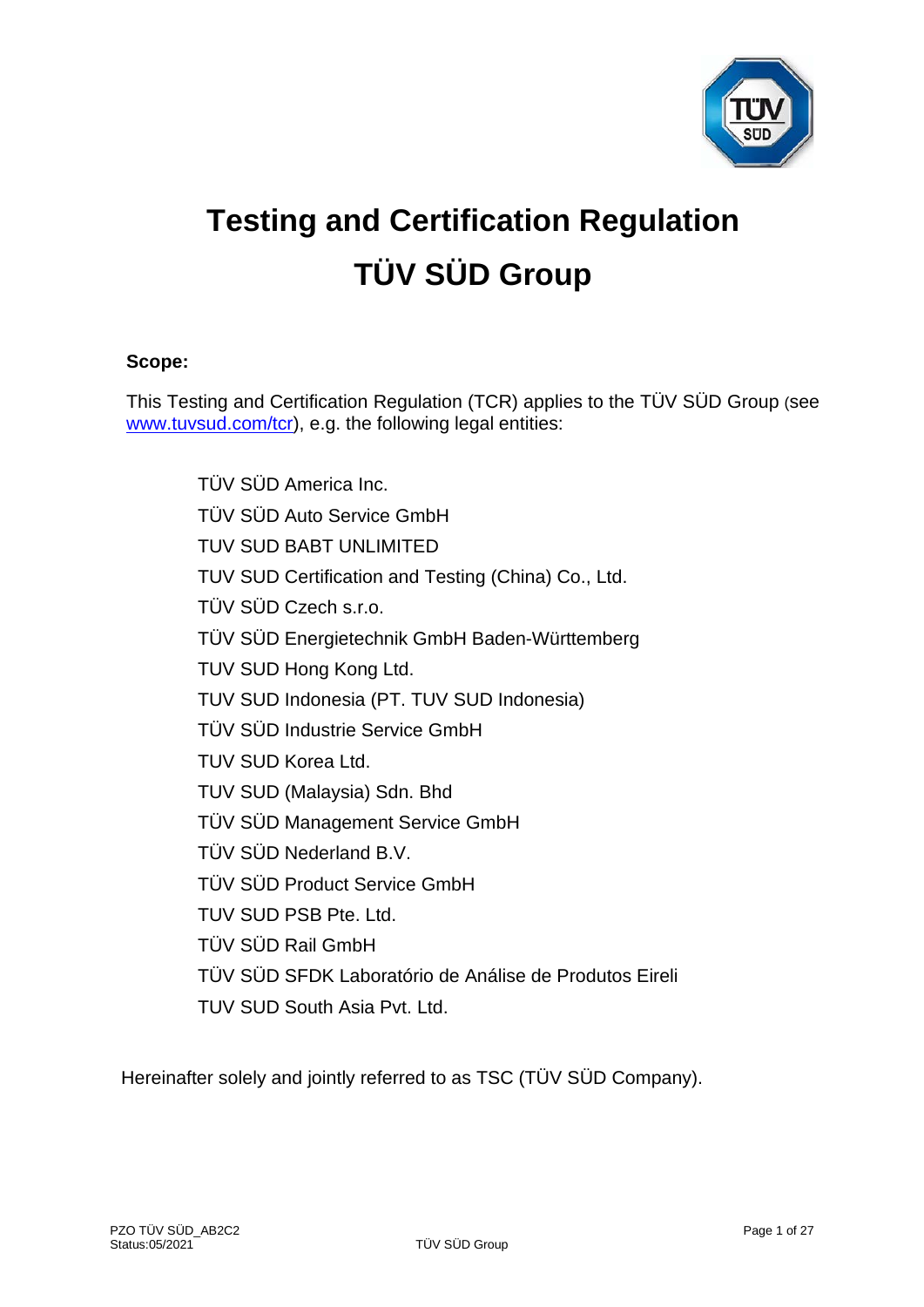

The Testing and Certification Regulation applies to:

- the testing and/or certification of products, processes, services and projects (hereinafter collectively referred to as products),
- the auditing and certification of management systems (hereinafter referred to as system).

In as far as clients have concluded multiple contracts for obtaining a certificate (separate contract partner(s) for the service contract and the certification contract with the latter being the TSC to which the contract-relevant Certification Bodies is/are affiliated), the provisions of the TCR will apply to the contractual relationship between the "Certification Body TSCs" and the client.

This Testing and Certification Regulation shall replace previous versions. They will become effective on May 1st 2021 and remain valid until a new version is issued.

In case of doubt, the German version shall be authoritative for work related to Certification Bodies according to ISO/IEC 17000ff located in Germany. For all other Certification Bodies, the English version shall be authoritative. Certification Bodies are independent third parties that confirm the conformity of products, processes, services, systems or persons within the scope of certification schemes.

This Testing and Certification Regulation are governed by the law of the country of the TSC which includes the Certification Body relevant for the requested service.

This Testing and Certification Regulation comprise a number of modules; in general module A applies to all TSC; the remaining modules apply as appropriate and may amend, replace or denote as not applicable any regulations in other modules (Module A gets completed by Modules B1/B2. Modules A and B get completed/ changed/replaced by the relevant Module C).

In the context of C-modules any references to the Certification Body or TSC shall be construed as references to the Certification Body concerned. If there are any conflicts between the respective C-module and other sections of this document the respective C-module shall take precedence.

The full version of the Testing and Certification Regulation covers the Modules A, B1, B2 and C1 to C7.

For certain areas combinations of particular Modules are available.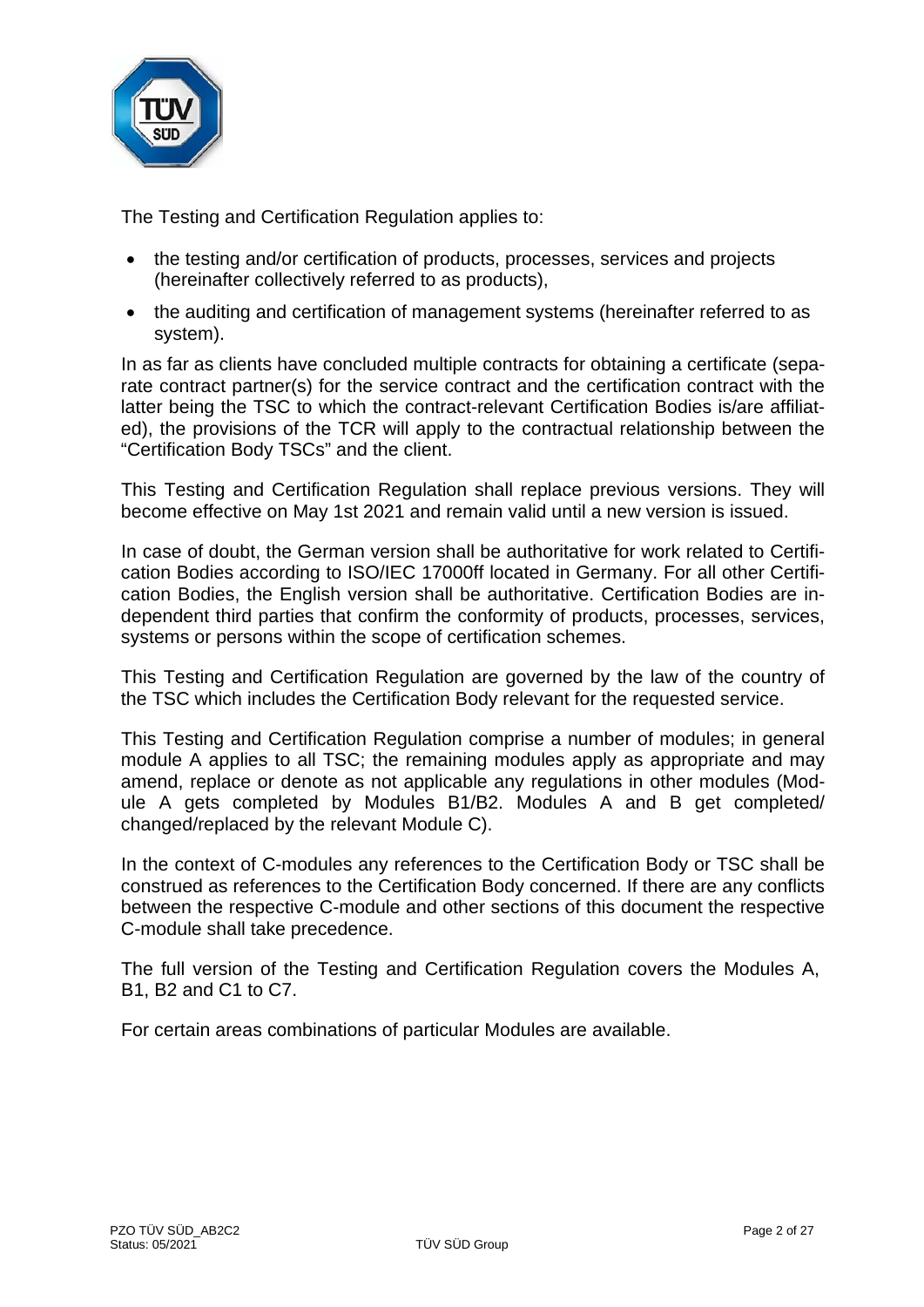

| <b>Contents</b> |                                                                                                                      | Page |
|-----------------|----------------------------------------------------------------------------------------------------------------------|------|
|                 | Module A) General regulations                                                                                        | 4    |
|                 | Module B2) Special regulations for management system auditing and<br>certification                                   | 15   |
|                 | Module C2) Special regulations for the auditing and certification by<br>TÜV SÜD Management Service GmbH (TÜV SÜD MS) | 21   |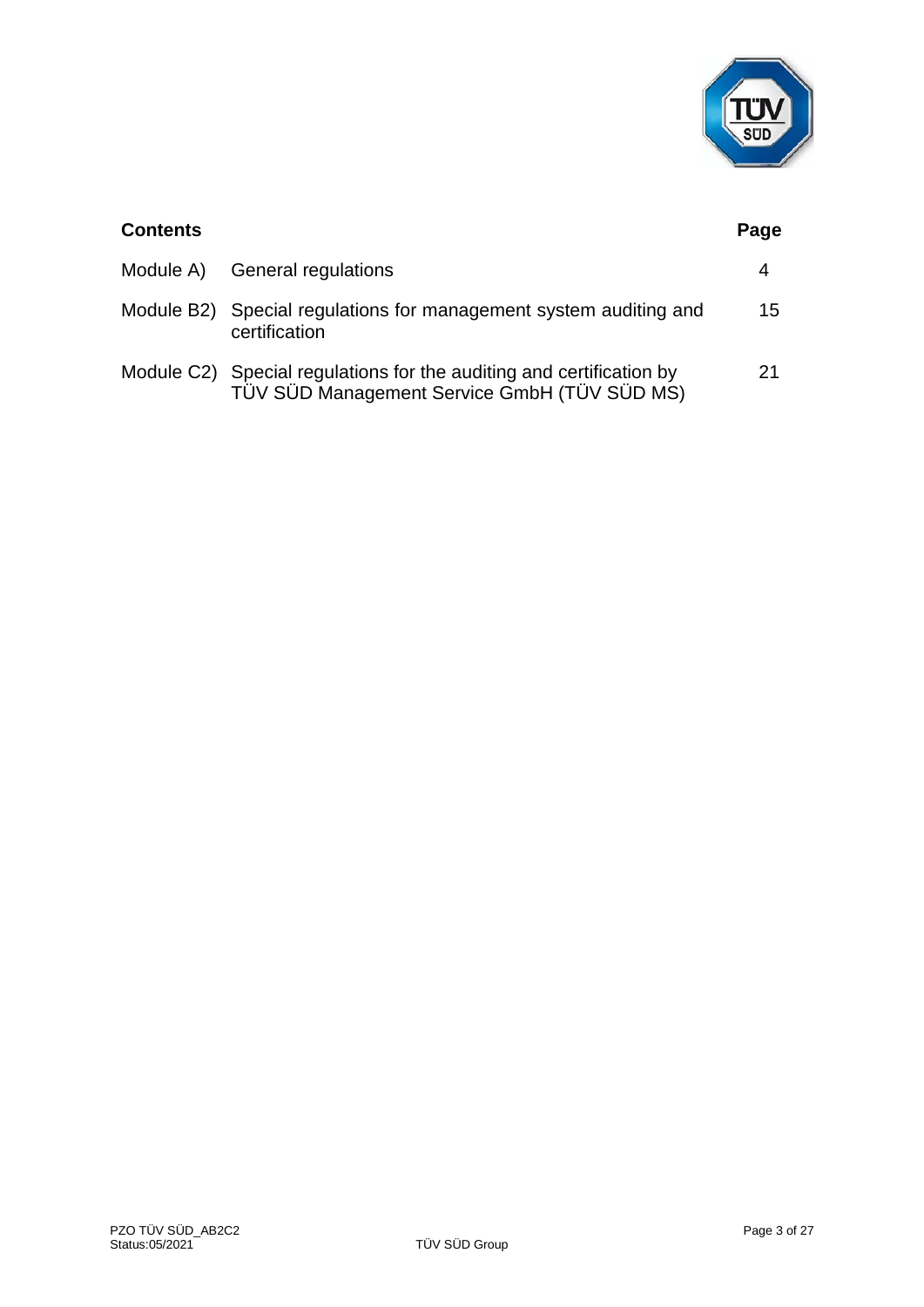

# **Module A) General regulations**

## **A-1. General**

A-1.1 This Testing and Certification Regulation applies to tests, audits, conformity assessment procedures as per EU Directives and EU Regulations, or on basis of other appointments as well as all other certification activities carried out by TSC. The services offered by TSC also include information on normative requirements or approval procedures.

> The client knows that to ensure independence, impartiality and objectivity, the Certification Body and/or TSC cannot combine the testing and certification services that form the subject matter of the contract with consulting services regarding the subject matter of testing and/or certification.

> The client undertakes to inform the Certification Body without delay of any consulting services by TSC or a TSC affiliated company received by the client.

> Any jeopardizing of the Certification Body's independence, impartiality and objectivity on the grounds of consulting services will entitle TSC to terminate this contract without notice for important reasons as set forth in Section A-1.8 II.

- A-1.2 A certificate only becomes valid after all financial and technical requirements in connection with the test/audit and product/system certification have been fulfilled. If a certificate is awarded subject to certain requirements, the certificate holder undertakes to satisfy these requirements within the defined deadlines. If the requirements are not fulfilled within the defined deadlines, the certificate will be deemed withdrawn on expiry of said deadlines and will have to be returned by the certificate holder to the issuing TSC without delay.
- A-1.3 Prior to placing an order, the client shall provide TSC with the name of any other organization that tested/audited/certified the same product or system in a similar way or is in the process of doing so. With each order the client agrees to accept the current version of this Testing and Certification Regulation as part of the contract. Existing contractual relationships are governed by the respectively valid versions of this Testing and Certification Regulation.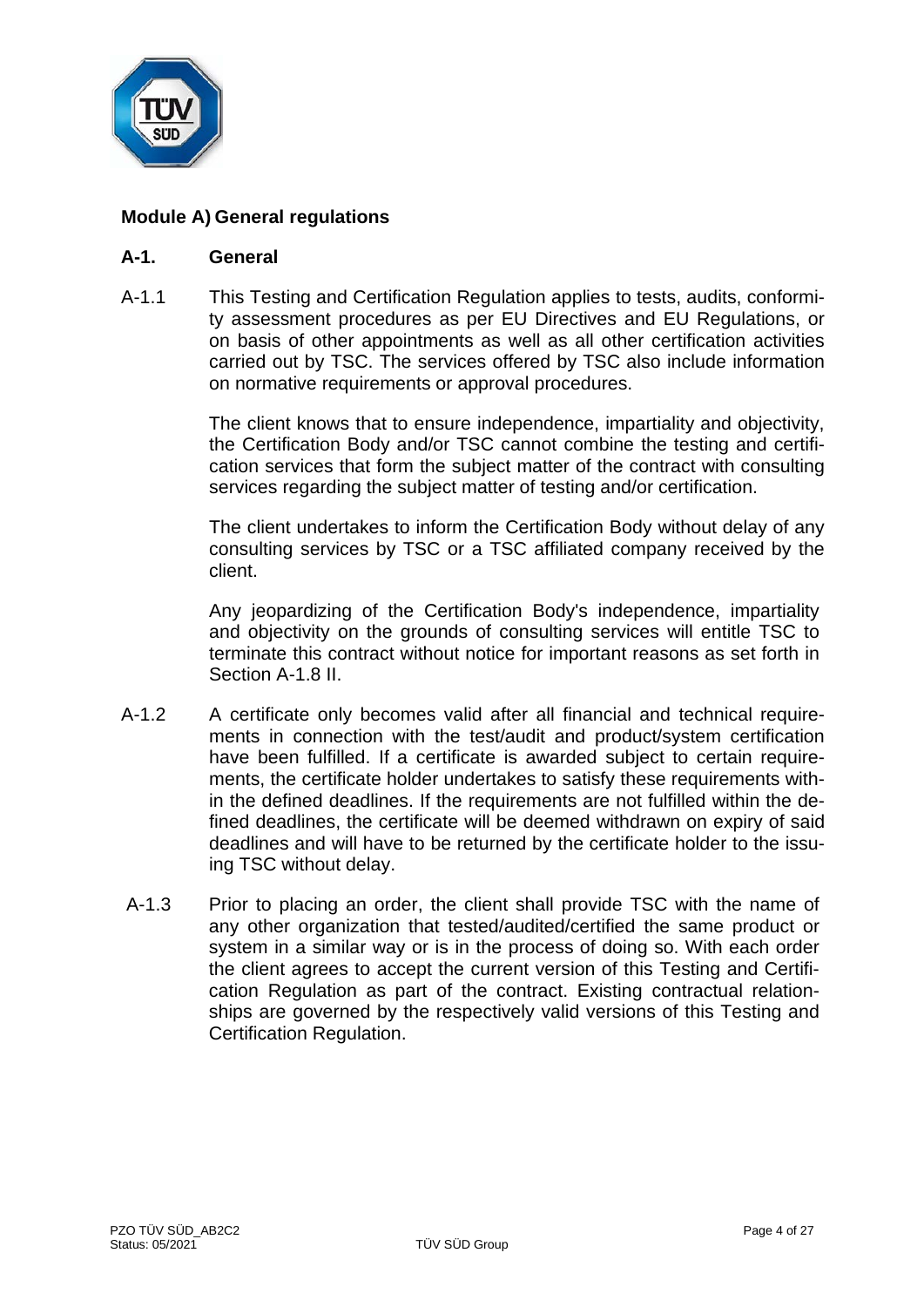

TSC reserves the right to make changes to the Testing and Certification Regulation with effect for the future at any time. In this case, TSC will notify the client of these changes. The client has the right to terminate the contractual relations with TSC in text form within one month after receiving the amendment notification. Otherwise the changes to the Testing and Certification Regulation shall be deemed to be accepted by the client.

The currently valid versions of this Testing and Certification Regulation is available at the TSC of the relevant Certification Body or will be provided free of charge on request.

A-1.4 The Certification Body of the relevant TSC evaluates the documents submitted by the testers/auditors. It decides whether a certificate is to be issued and handles disagreements/appeals concerning certification. Complaints management procedures have been established for each certification process.

> Appeals and complaints shall be addressed directly to the Certification Bodies of the respective TSC. The Certification Bodies maintain documented appeals and complaints management procedures. A description of these procedures is made available to the public.

> Costs born by the evaluation of such appeals or complaints may be borne by the client.

> The Certification Body will forward to the certified clients in question any complaints about certified products or systems received by TSC within an appropriate period of time.

A-1.5 Certificates, certificates of conformity, test certificates based on EU Directives and EU Regulations, standards or other criteria always relate to the version of the relevant directives, regulations, standards or other criteria valid on the date of issue of the certificate unless otherwise stated on the certificate.

> The Certification Body only issues a certificate or other attestation if the product or system at the time of certificate issue fulfills all certificationrelevant legal requirements, applicable standards, and other certificationrelevant criteria. The date on which the order is placed and/or the contract concluded is irrelevant in this regard.

> A certificate or attestation may be issued in hard copy and/or in digital form.

> A granted certificate makes no statement concerning the marketability of a certified product unless otherwise stated on the certificate.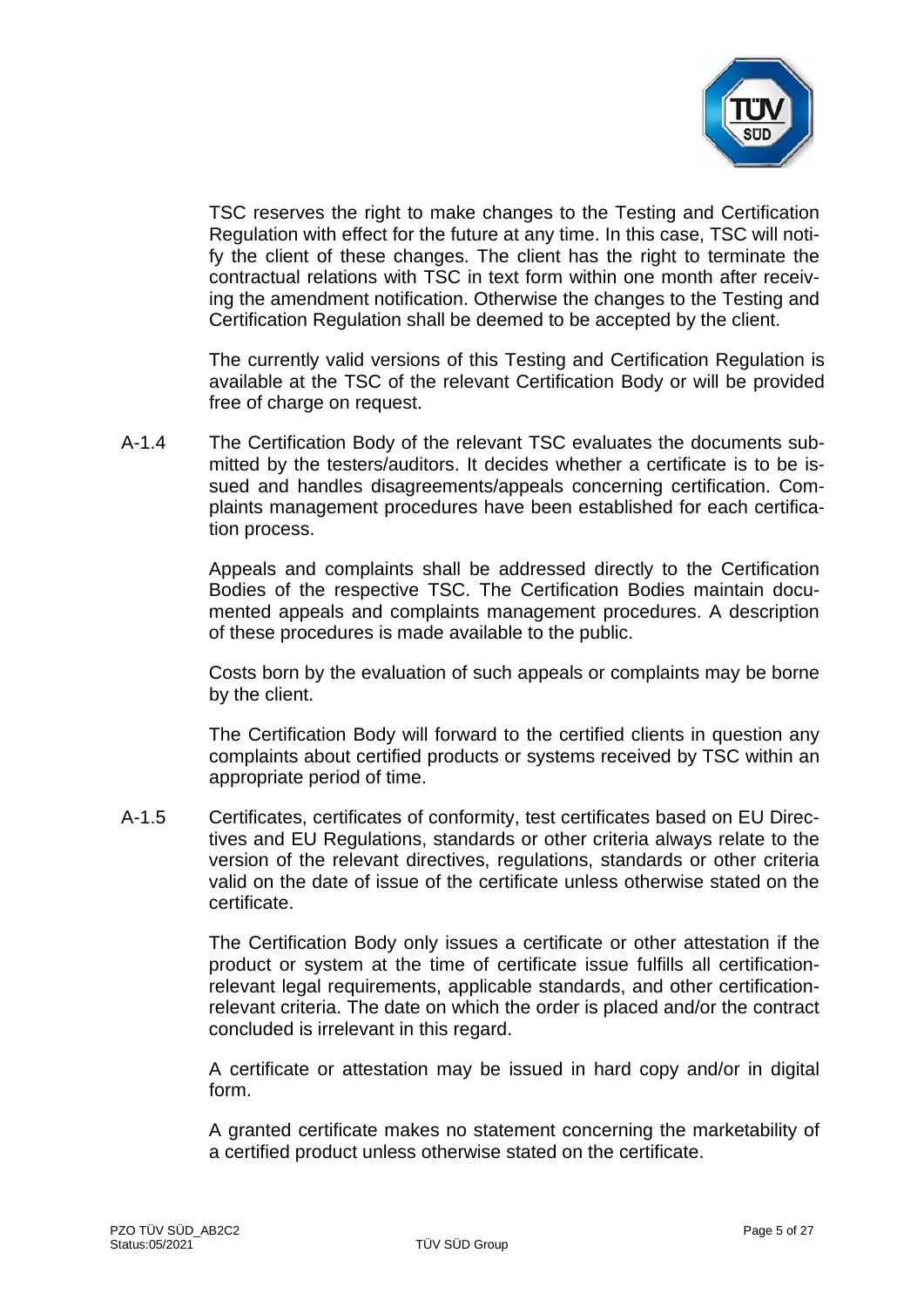

The certificate holder must at all times reference the pertinent annexes of the certificate. The certificate (and any duplicate certificates) is not transferable and shall remain the property of TSC.

Certificates only relating to EU Directives and EU Regulations do not entitle the holder to use a TÜV SÜD certification mark unless otherwise stated on the certificate or determined by the certification scheme.

Any CE marking with the number of Notified Body is only allowed, as long as the use is granted by a valid certificate.

- A-1.6 The client shall ensure that auditors/representatives of the authorized bodies (e. g. regulatory authority, accreditation body or certification scheme owner) are entitled to participate in witness audits on the business premises of the client/manufacturer and/or their subcontractor/supplier.
- A-1.7 Where on-site activities (e. g. audits, inspections) conducted by TÜV SÜD personnel require personal protective equipment, TÜV SÜD and the client shall agree upon supply of such equipment in advance of any visit.
- A.-1.8 Each certificate is subject to the existence of a valid certification contract/order.

The certification contract/order may be terminated in whole or in part, if specific regulations of the certification contract/order not define any other periods of notice:

- I. by termination **without cause**
	- a. for system certifications: with three (3) months notice to the next scheduled audit due date (for the surveillance or the recertification audit respectively) by the certificate holder or TSC.
	- b. for product certifications: with two (2) months notice to the end of the respective calendar year.
	- c. System certification based on EU Directives and EU Regulations are handled by TSC according to A-1.8 I.a.
- II**.** by termination **for cause**.
- A-1.9 If the validity of a certificate ends or if the certificate is revoked, withdrawn or expires irrespective of the reason, the underlying certification contract/order for this certificate will also expire automatically without requiring separate termination. This does not apply if the contracting parties have agreed on continuing the contractual relationship prior to its automatic expiry.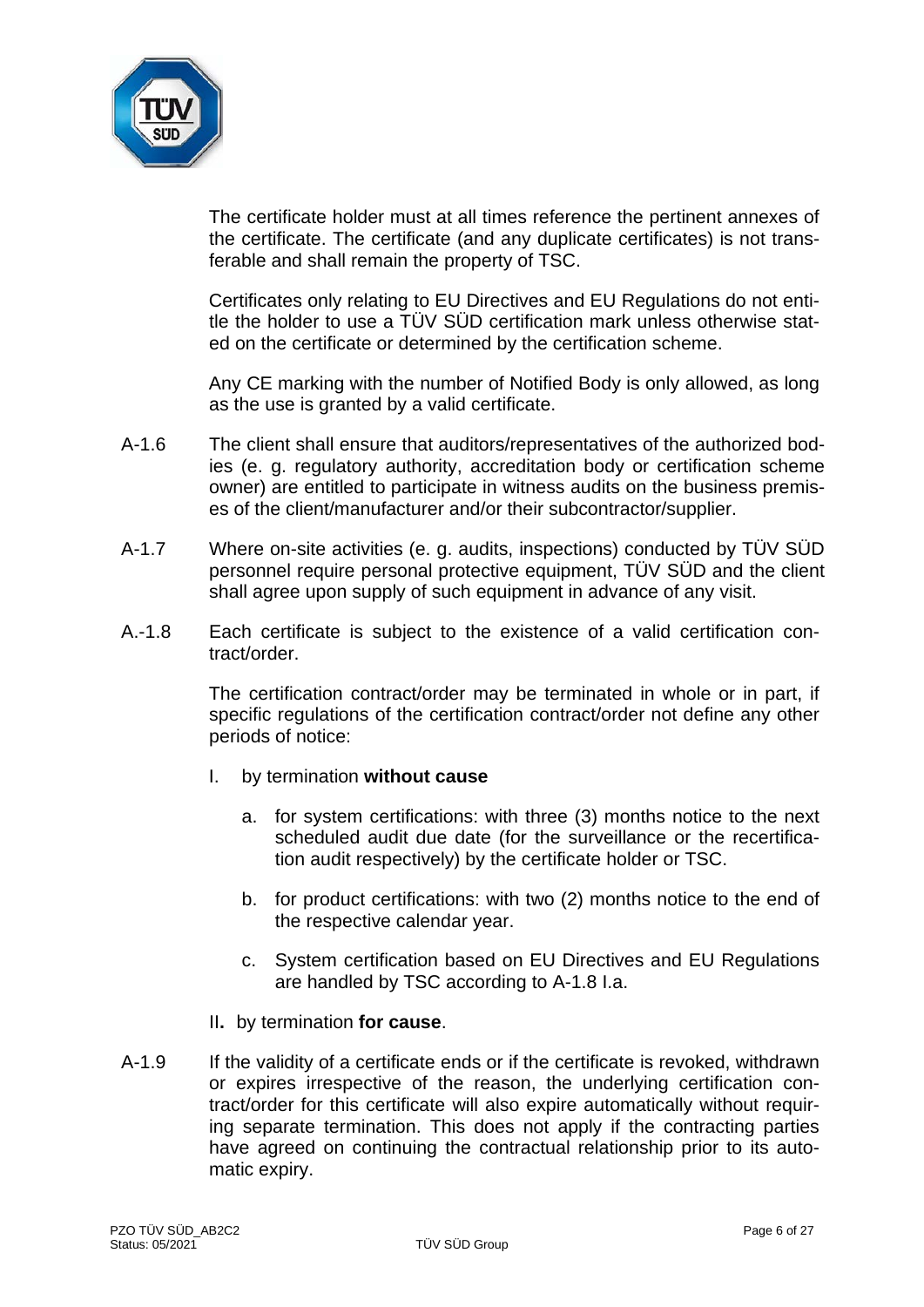

- A-1.10 The expiry of the certification contract/order will not affect any existing claims against the client, e.g. unsettled receivables. All costs and expenses for upcoming surveillance or auditing/testing of the certified system or product already incurred can be claimed.
- A-1.11 The requirements of this Testing and Certification Regulation will applies during the term of the certification contract/order and for three (3) years thereafter (grace period). If only part of the certification contract/order is terminated, the grace period will also apply to the terminated part.
- A-1.12 Should any individual provision of this Testing and Certification Regulation or any part of any provision be or become void or unenforceable, the validity of the remaining Testing and Certification Regulation hereof shall remain unaffected. In such case the void and/or unenforceable provisions shall be replaced by corresponding provisions coming as close as possible to the sense and spirit and purpose of the void and/or unenforceable provision.
- A-1.13 The certificate holder shall ensure that the TSC can audit/inspect the manufacturing facility and other sites specified by the manufacturer as well as critical subcontractors and/or key suppliers and the relevant warehouses of authorized representatives, importers, and branches at any time during regular working hours, including as unannounced audits, at the cost of the certificate holder.

The TSC has the right to take free samples of the certified products for testing to the extent necessary at all of the above sites, including sites owned by parties other than the certificate holder.

## **A-2. Expiry, withdrawal, revocation, restriction, or suspension of certificates**

- A-2.1 A certificate expires automatically or is deemed to be withdrawn if
- A-2.1.1 the indicated period of validity expires or if the contractual basis for use of the certificate and/or certification mark otherwise ceases to apply,
- A-2.1.2 insolvency proceedings are opened over the certificate holder's assets or the opening of such proceedings is refused for lack of assets and the certificate holder fails to inform the responsible Certification Body in writing and within one month of its application for insolvency proceedings,
- A-2.1.3 the certificate holder permanently discontinues business operations without a legal successor,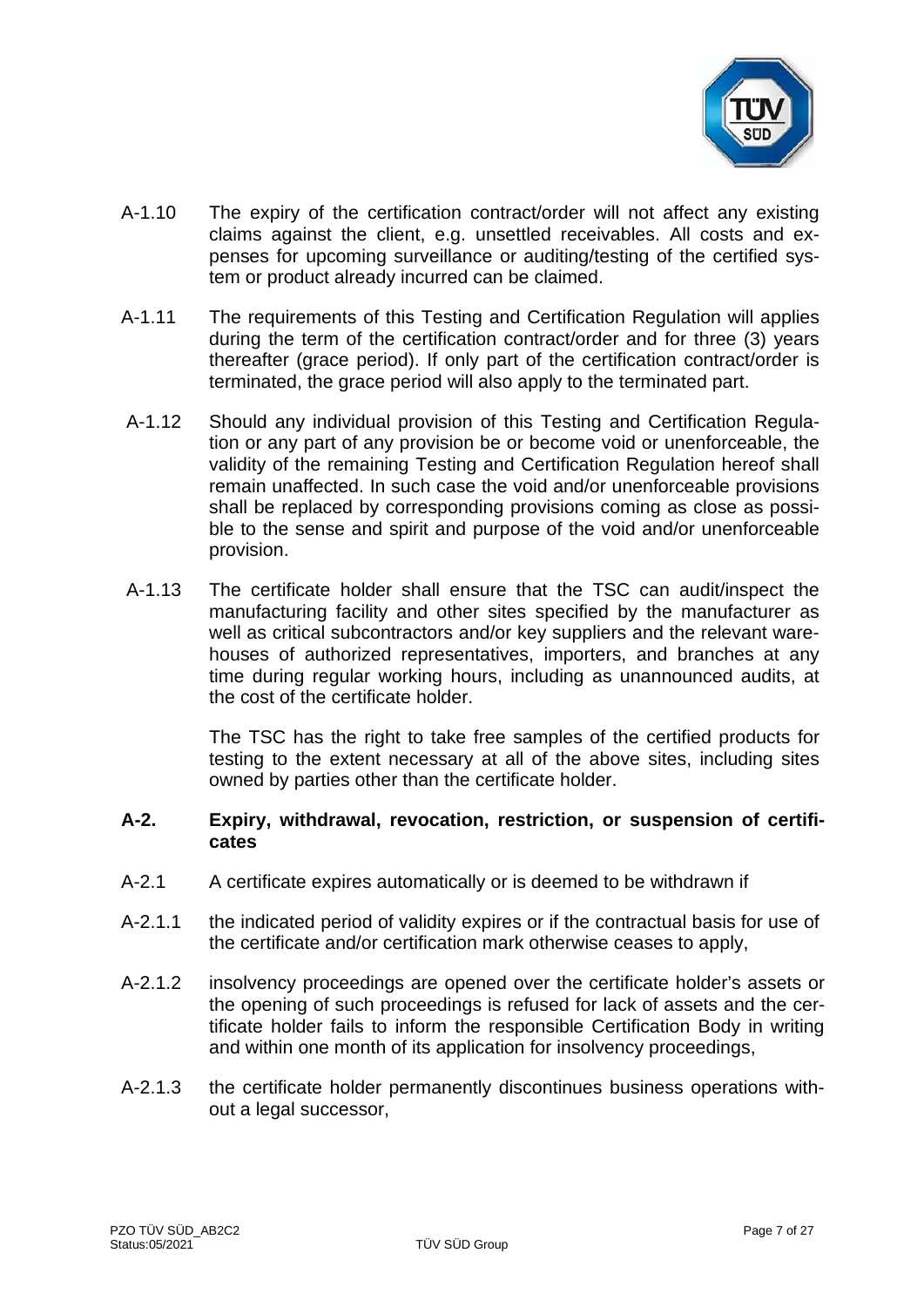

- A-2.1.4 the requirements (e.g. of a regulatory authority, accreditation body or certification scheme owner, codes of practice etc.) on which the certificate is based have changed and the certificate holder is unable to demonstrate within a defined time period at the certificate holder's expense that the product or system conforms to the new requirements through TSC retesting or re-auditing,
- A-2.1.5 the underlying (main) certificate becomes invalid,
- A-2.1.6 the certificate holder is obliged to withdraw the product/certified service from the market,
- A-2.1.7 the product or system has been inadvertently assigned to the wrong basis of evaluation under the scheme rules, e.g. an incorrect class as per the relevant EU Directive and EU Regulation on which conformity assessment is based,
- A-2.1.8 defects or nonconformities are detected in the products or systems; products fail to conform to the certified samples or key prerequisites pertaining to the certified product/system are not or no longer fulfilled.
- A-2.2 The Certification Body in the respective TSC is entitled to suspend, withdraw or revoke a certificate at its own discretion with or without notice, in particular if
- A-2.2.1 further use of a certification mark/certificate is no longer justified, i.e. not or no longer meaningful within the market context or is prohibited by law; in such cases, TSC will provide an alternative certification mark, if possible,
- A-2.2.2 the certificate holder engages in, initiates or tolerates
	- misleading or otherwise unacceptable advertising, in particular with the certification mark, the certificate or the test report,
	- misuse of certificates, certification marks or test reports, or
	- violation of legal provisions when marketing a product tested by a TSC.
- A-2.2.3 the certificate holder fails to pay outstanding invoices within 4 weeks to TSC, despite receiving reminders in text form to that effect,
- A-2.2.4 the certificate holder files for insolvency or similar proceedings under foreign law outside of Germany or the opening of such proceeding is rejected for lack of assets,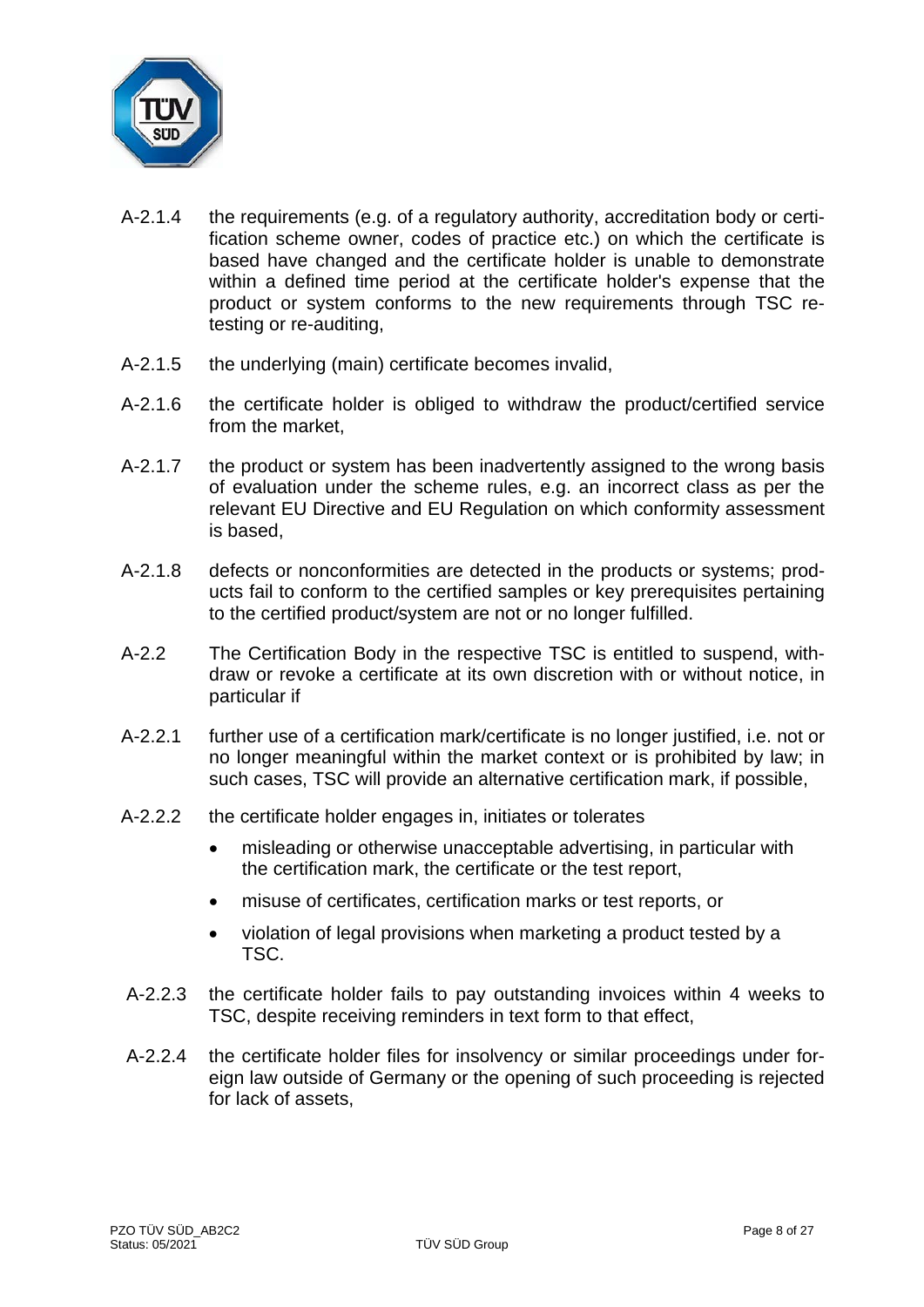

A-2.2.5 the certificate holder violates this Testing and Certification Regulation and/or the related part of the contract/order, unless such violation is insignificant in nature or represents only minor negligence,

> TSC is entitled but under no obligation to grant the certificate holder a period of grace to remedy the violation.

- A-2.2.6 the relevant Certification Body forms the opinion that
	- the certified product or system does not or no longer comply or no longer complies with the underlying certification requirements or standards, or
	- fails to fulfill its purpose as defined by the manufacturer, or
	- is exposing users, operators or third parties to considerable risks, or
	- fails to adapt the product or system to the applicable version of the relevant standard or certification requirement within the period of time allowed to the certificate holder by the Certification Body; or
	- the certificate holder is in violation of any certification-related conditions/obligations.
- A-2.2.7 the certificate holder makes incorrect statements to TSC or withholds from TSC important facts that are relevant for certification,
- A-2.2.8 it becomes evident after certificate issue that the certificate holder failed to fulfill the certification requirements from the outset,
- A-2.2.9 the certificate holder objects to changes in this Testing and Certification Regulation and/or a relevant part of the contract/order (e.g. the relevant current rates and fees) within a 6-week period of appeal after such amendments have come into effect,
- A-2.2.10 inspection or auditing of facilities or product testing is not made possible or the products or documents are not made available within the specified time. This also applies if follow-up-services, surveillance measures or audits cannot be carried out within a timeframe of 4 weeks (unless otherwise specified by the Certification Body) despite a text form request to this effect or if nonconformities are not eliminated within the agreed period through appropriate corrective actions.
- A-2.3 Certificates can also, be restricted or suspended with regards to time and content for the reasons noted above (A-2.1 and A-2.2).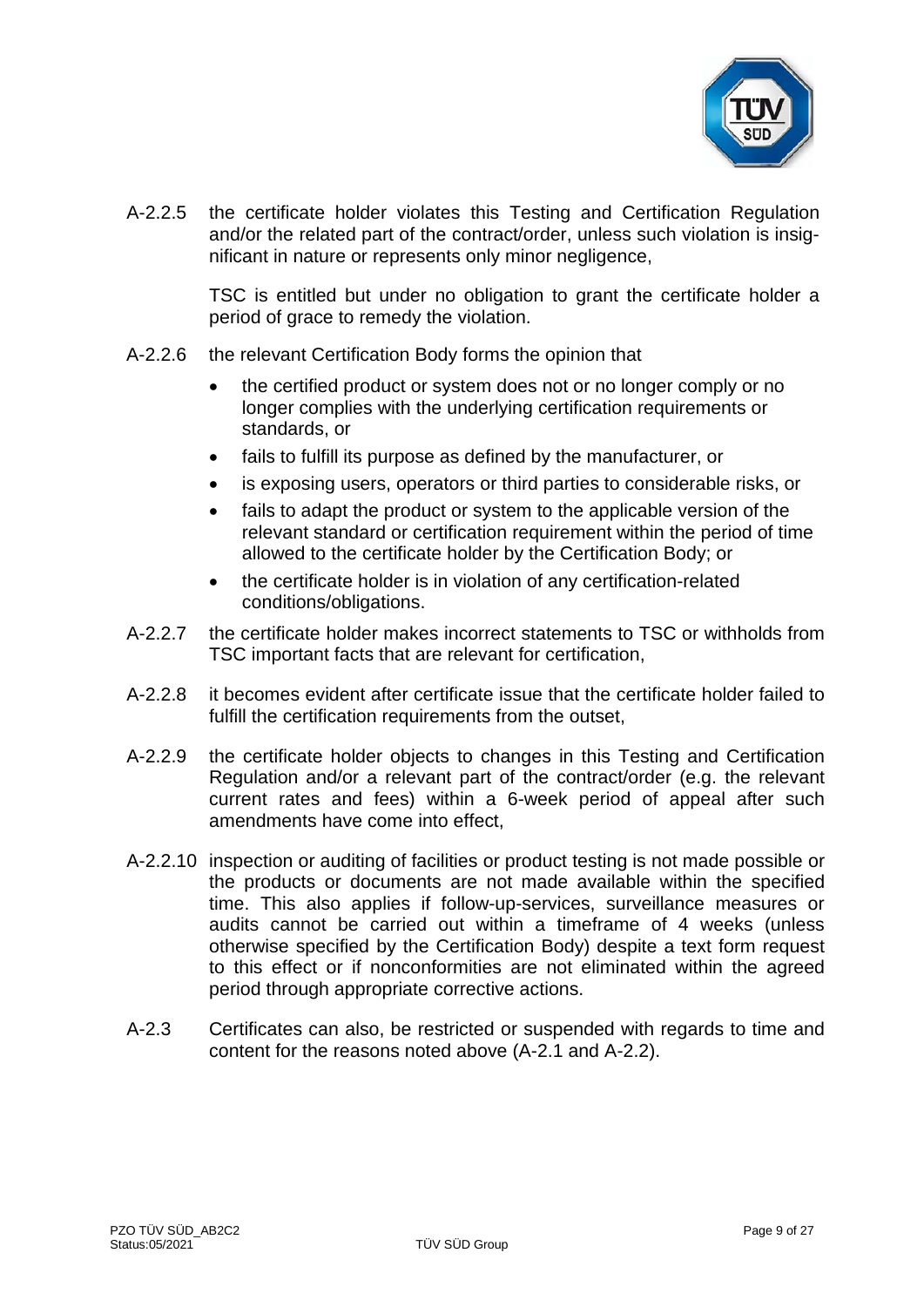

A-2.4 The Certification Body of the respective TSC is entitled to publish details of the expiry, withdrawal, revocation, restriction, and suspension of a certificate. Continued advertising or other use of the certificate/certification mark or the name of TSC is prohibited in all such cases. A certificate that has expired, has been withdrawn, or has been revoked shall immediately be returned to the Certification Body and/or destroyed or, if being a digital certificate, permanently deleted upon the Certification Body's request.

> License fees paid in advance shall not be reimbursed; those not yet paid shall be paid in full.

A-2.5 Apart from cases of willful intention and gross negligence, TSC shall not be liable for any disadvantages arising for the client from non-issue, expiry, withdrawal, revocation, restriction, or suspension of a certificate.

## **A-3. Use of certificates, certification marks and test reports in business transactions**

# **A-3.1 Granting rights of use**

During their certificates' terms of validity clients are entitled to use their certificates in their business transactions as set forth in this Testing and Certification Regulation. If the respective certification criteria and procedures provides for the issue of a certification mark, clients will also be granted the limited, non-exclusive right to use the certification mark in their business transactions and in particular their advertising during the period of validity of the underlying certificate. In this context, clients may only use the certification mark assigned to the respective certification. The right of use will expire on expiry, withdrawal, revocation, restriction or suspension of the underlying certificate.

# **A-3.2 Terms of use of certification marks and certificates**

- A-3.2.1 Certification marks and certificates shall not be misused or used in a misleading manner that may jeopardize the trust of the public in the TSC's certification marks or certificates. Certification marks and certificates shall only be used in unchanged form; in particular, they shall not be modified in content by adding, deleting, or covering by shades or watermarks. The role of the TSC as an independent third party shall not be compromised by the use and visual presentation of certification marks.
- A-3.2.2 A certificate or a certification mark referring to a management system may only be used to promote the system concerned. A product certificate or product certification mark (in as far as a certification mark is approved) may only be used to promote the certified product as described on the certificate.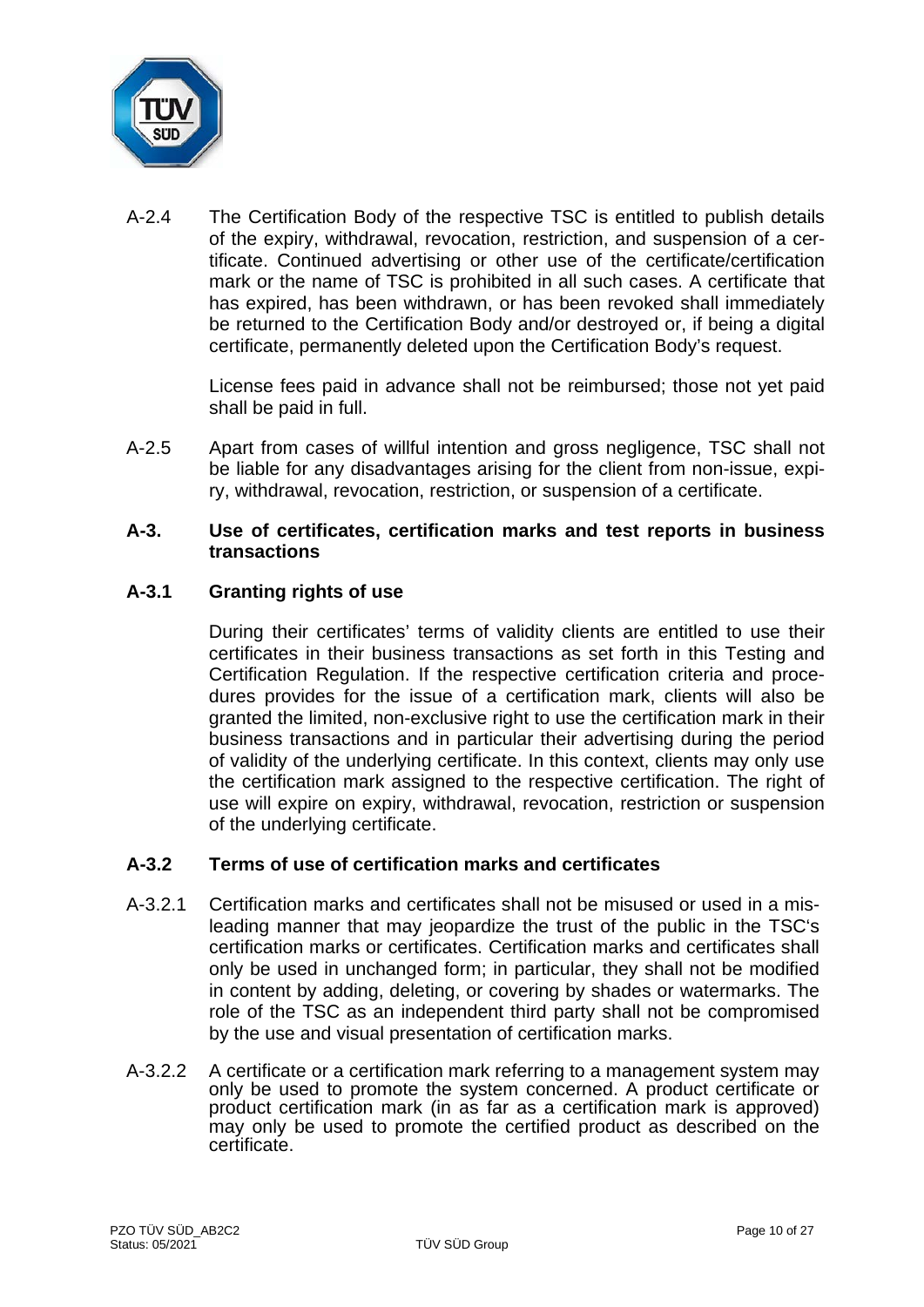

The use of certificates and/or certification marks must not give the impression of certification applying to activities outside the scope of certification.

- A-3.2.3 Product-related advertising using a certification mark is not permissible in cases where only a certificate of conformity or management system certificate has been issued.
- A-3.2.4 Where certification marks or certificates refer only to certain partial aspects of a product or system, advertising must not give the impression of certification of the entire product or system.
- A-3.2.5 Full responsibility for correct use of the certificate and/or certification mark and for the correctness of all statements about the certified system/product rests with the certificate holder. In the case of product certification this also applies to correct use/advertising by the customers of the certificate holder.
- A-3.2.6 It is recommended that clients, when using certification marks and certificates in their advertising, take steps to ensure that the target groups addressed by advertising can inform themselves easily, adequately and transparently of the content of the TSC services underlying the certification marks or certificates.

# **A-3.3 Requirements regarding the visual presentation of certification marks**

- A-3.3.1 Clients may use certification marks only and may under no circumstances use the TÜV SÜD logo ("TÜV SÜD – Octagon", logo see headline) or the slogan of the TÜV SÜD Group (at present: "Add Value, Inspire Trust.").
- A-3.3.2 Neither the content nor the design of the certification mark provided by TSC may be changed. It must be recognizable as certification mark and its size must be clearly smaller than that of the company logo of the client/ certificate holder. The information included in the certification mark must be clearly legible even if the certification mark is displayed at reduced size.
- A-3.3.3 The certification mark must stand alone and may not be associated or combined with any other element (e.g. the client's company logo, statement, or graphics). The use of the certification mark in particular must not give the impression that the client/certificate holder or its employees are members of the TÜV SÜD Group or that the certification mark is the client's trademark/customer logo. Certification marks shall not be used in a non venerable manner.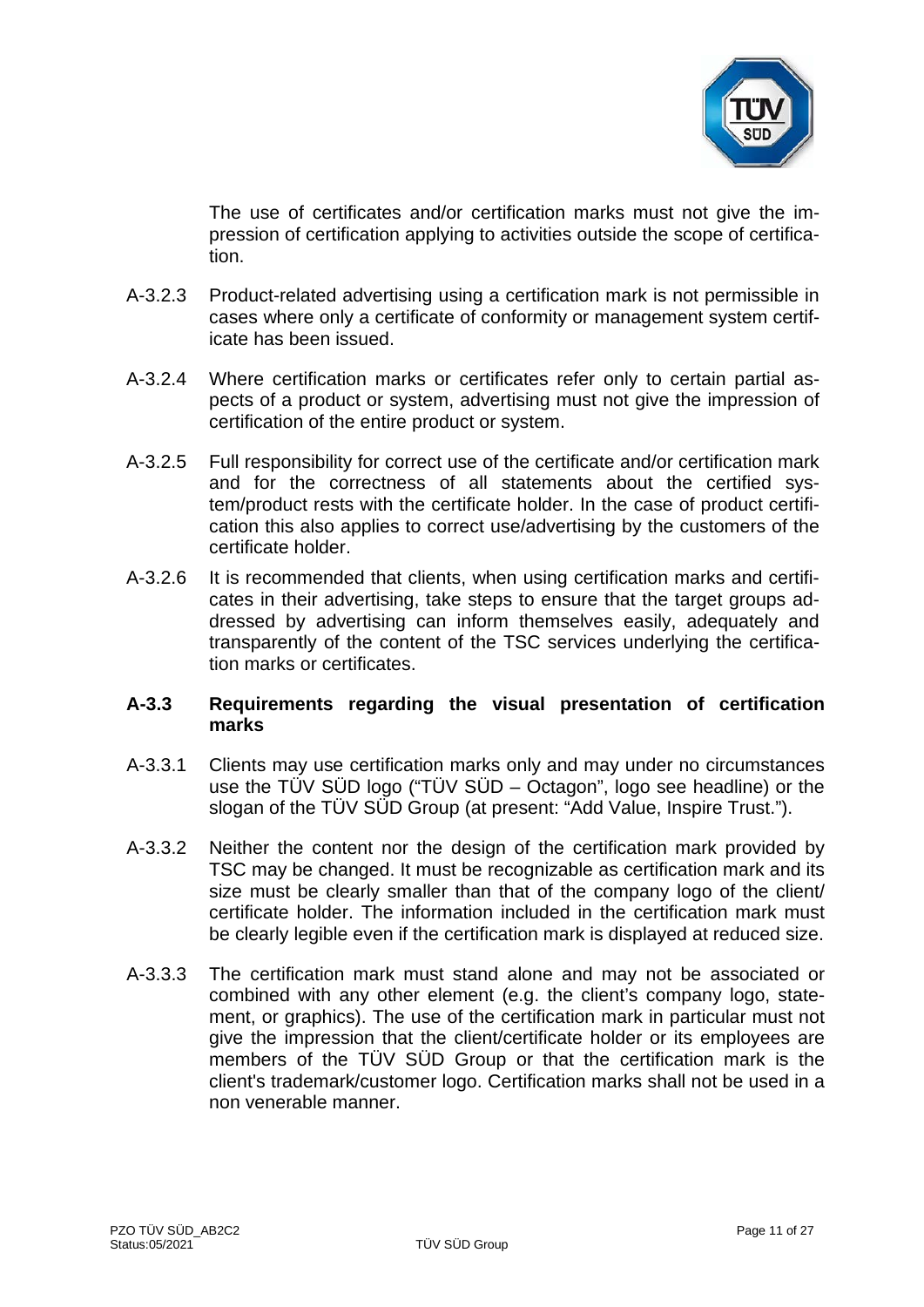

# **A-3.4 Use of TSC test reports**

Unless expressly approved beforehand in text form by the relevant Certification Body/relevant TSC or where use of the report is an integral part of the underlying certification procedure or disclosure is required on the basis of legal, regulatory or accreditation-related requirements, the following shall apply:

Reports by TSC may not be published/reproduced in part or in full in particular for advertising purposes.

If test reports, audit reports or other reports are used with the approval of the TSC, the client shall not complement said reports by adding any statements or interpretations that go beyond the reports' actual contents. In particular, clients shall not add any distorting or misleading statements or interpretations that could give rise to doubts in the impartiality of TÜV SÜD. Clients must ensure at all times that the test results of the TSC are reproduced correctly and not distorted.

The same applies to communication activities, advertisements, confirmations, communications, sales collaterals etc in digital, audio and print media.

In cases in use of the reports prepared by TSC is approved, said reports may only be quoted verbatim and with their complete wording, giving the date of issue.

TSC reports may never be used to claim or imply that TSC particularly recommends the product or system to customers.

## **A-3.5 Information obligation before press publications**

If the customer plans to mention a TSC or a TSC testing and/or certification in a press release, in particular in a professional articles and social media posts, the press office of the TÜV SÜD AG (presse@tuvsud.com) shall be informed about it in time.

This shall not replace a necessary prior consent of TSC.

## **A-3.6 Consequences of impermissible use**

The client undertakes to indemnify TSC or the respective TSC Certification Body at first request against all claims by third parties arising as a result of the client's use of the certification mark, certificate or TSC report contrary to the terms of this contract. The same applies to all claims by third parties against TSC /TSC Certification Body arising as a result of advertising statements made by the client.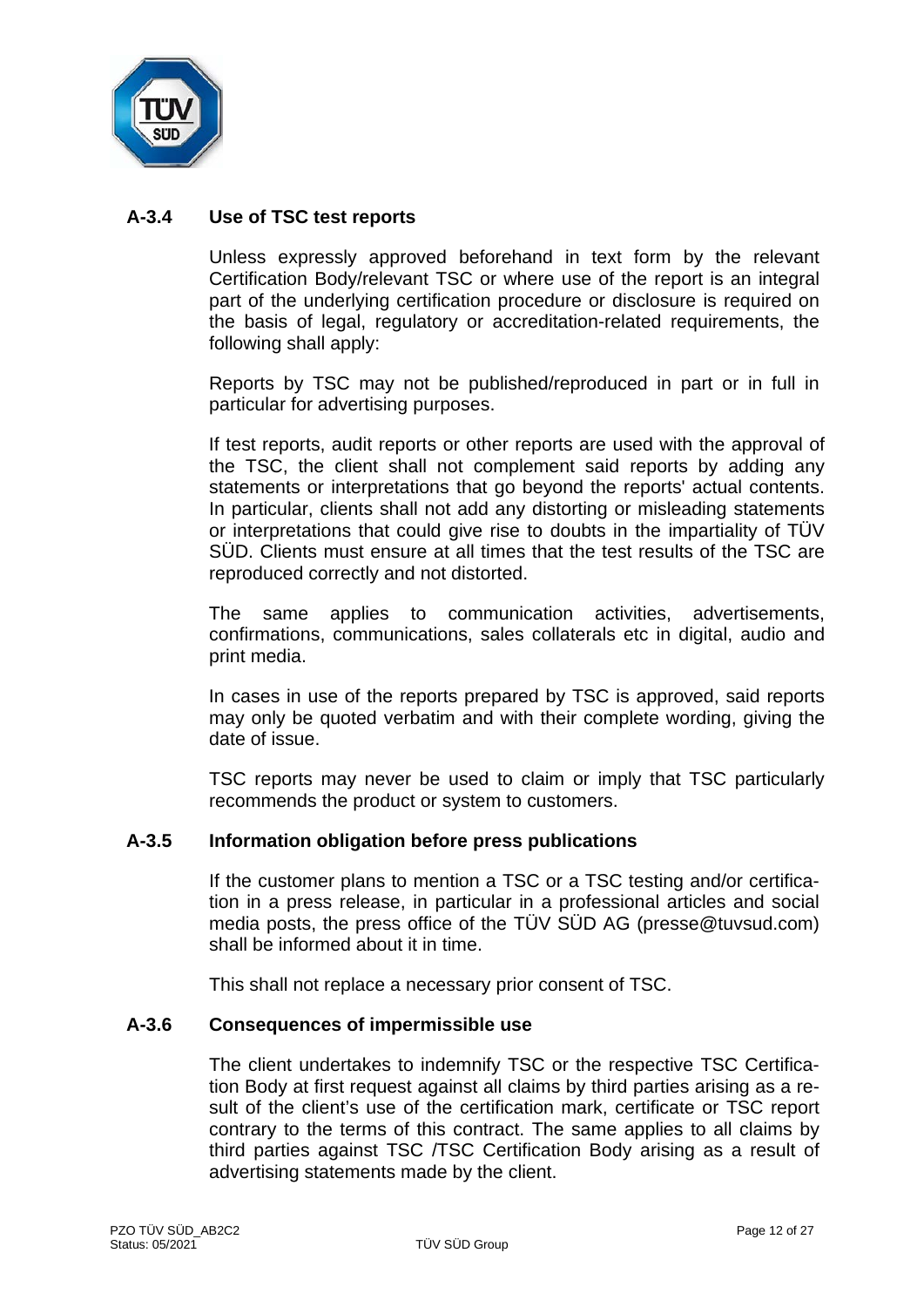

Any cost arising from such issue will be billed to the client.

# **A-4. Publication of certificates, certification marks and test reports**

TSC can publish the names of the certificate holders, tested products, audited systems, etc. for consumer information or if required by the certification procedure or by relevant law. TSC shall be entitled to grant authorized bodies (e.g. authorities, accreditation bodies or certification scheme owners) direct access to the certification-relevant documentation at any time.

All further information about clients, certified products and systems are subject to confidentiality unless the disclosure of such information is requested by court or an authorized body or otherwise mandatory by law or for the certification procedure. This obligation of non-disclosure applies equally to all employees and agents of TSC.

# **A-5. Retention of test samples and documentation**

As far as clients are in possession of test samples and pertinent documentation, they must retain them for a period of ten (10) years after expiry of the certificate or after the last product covered by the certificate is placed on the market area, whichever is the longer.

System certification documentation shall be retained for the term of validity of the certificate plus a minimum of three (3) years.

All other legal provisions extending beyond shall remain unaffected.

Claims for damages against TSC shall be excluded, in particular if clients fail or are unable to provide a test sample/document returned to or retained by them in unchanged condition.

# **A-6. Violation of Testing and Certification Regulation**

TSC is entitled to claim payment of a contractual penalty of up to EUR 50.000 in each single case of each culpable violation of this Testing and Certification Regulation by the certificate holder. This applies specifically if a product labeled with the certification mark is offered for sale or marketed prior to the issue of the certificate, if unauthorized advertising takes place or if a certificate, certification mark or the CE marking with Notified Body number is used improperly.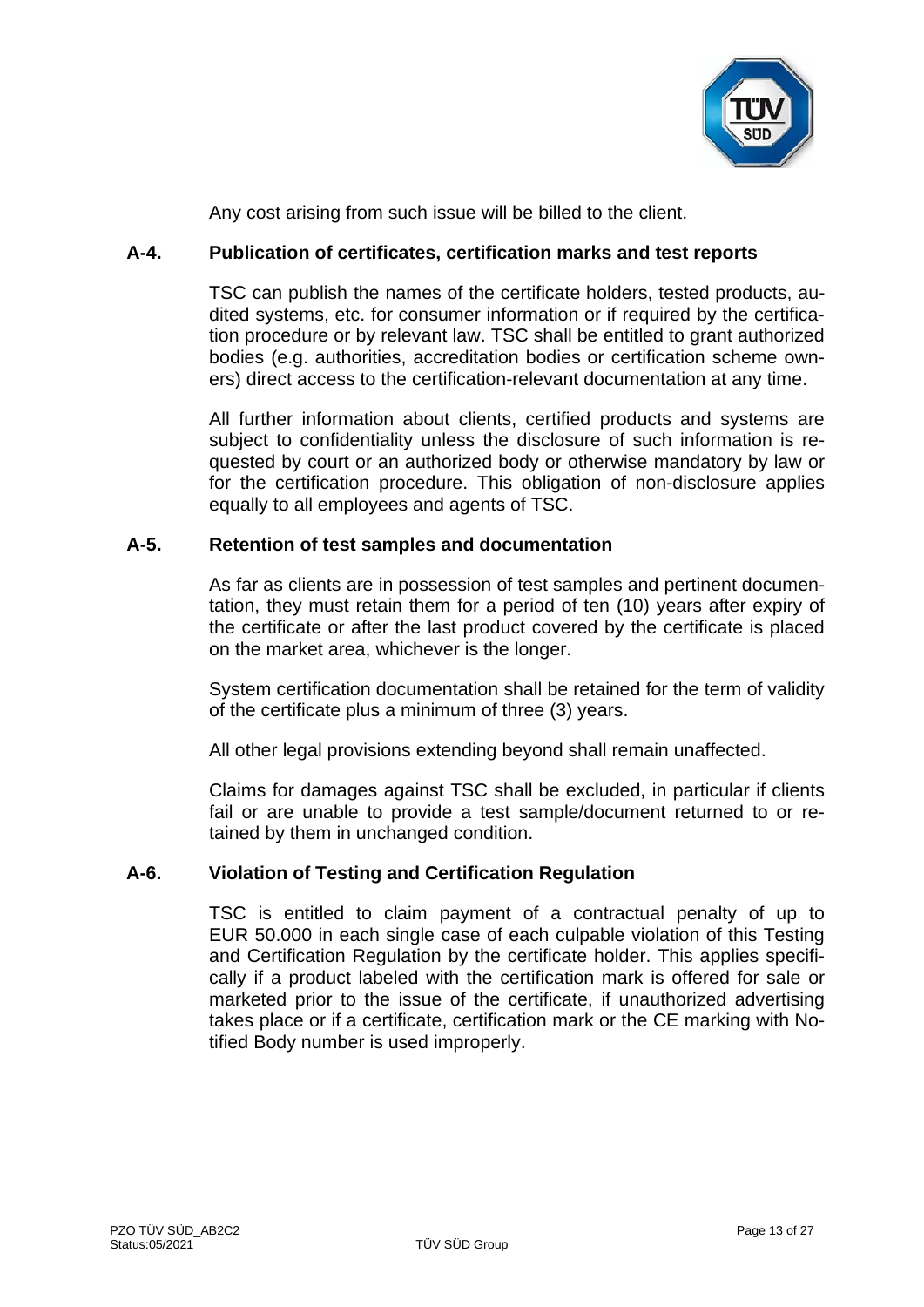

Furthermore, the TSC is entitled to bill any costs or expenses born by a suspension or cancellation of a certificate.

The certificate holder is liable for costs charged to TSC by authorized bodies (e.g. regulatory authority, accreditation body or certification scheme owner) or costs directly incurred by the Certification Body or the test laboratory resulting from culpable violation on the part of the certificate holder, in particular violation of this Testing and Certification Regulation.

This applies in particular if TSC's activities were the result of instructions issued by a supervisory authority or similar instructions and if such instructions proved to be justified.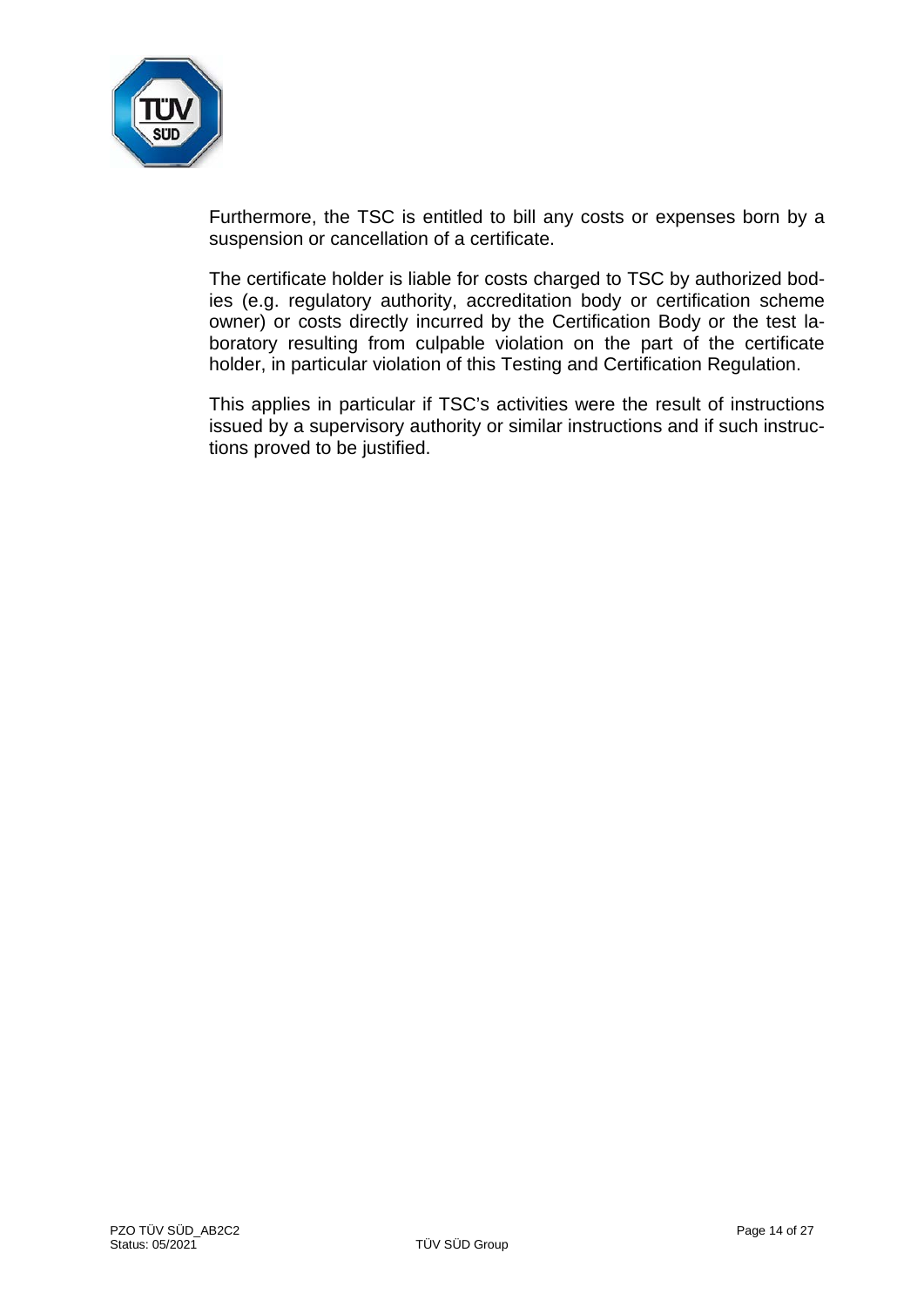

# **Module B2) Special regulations for management system auditing and certification**

## **B2-1. General**

TSC carries out management system (hereinafter referred to as "system") auditing, verification and certification in the non-regulated and regulated area, including according to EU Directives and EU Regulations.

TSC does not perform consultancy services relating to management system establishment, including customer-specific training and internal audits on the subject matter of the certification.

## **B2-2. Due date for audits**

The due date for the next certification, re-certification or surveillance audit is determined by the specific certification scheme; it is usually 12 months after the last day of the most recent regular audit carried out.

## **B2-3. Audit on site**

The customer or certificate holder shall ensure in a reasonable manner (contractually, if needed) that TSC is enabled to perform the audit on site at the certification-relevant premises and shall have access to these premises at any time

## **B2-4. Remote audits**

If permitted by the applicable specific certification scheme, TSC is entitled to conduct audits remotely by using a videoconferencing tool.

# **B2-5. Preliminary system assessment, pre-audit**

On request, TSC offers the following services which can also be independent of a certification procedure:

- B2-5.1 Based on management system documentation, areas of concern in the description of the system are pointed out in a preliminary assessment as compared with the requirements of the respective legal basis or standard. The client receives a report on the results of the assessment.
- B2-5.2 The aim of the pre-audit, the on-site and total scope of which is defined jointly with the client, is to draw attention to areas of concern in the system. The auditor informs the client of the results in a closing meeting; if requested, TSC prepares a pre-audit report. Only one (1) pre-audit may be carried out.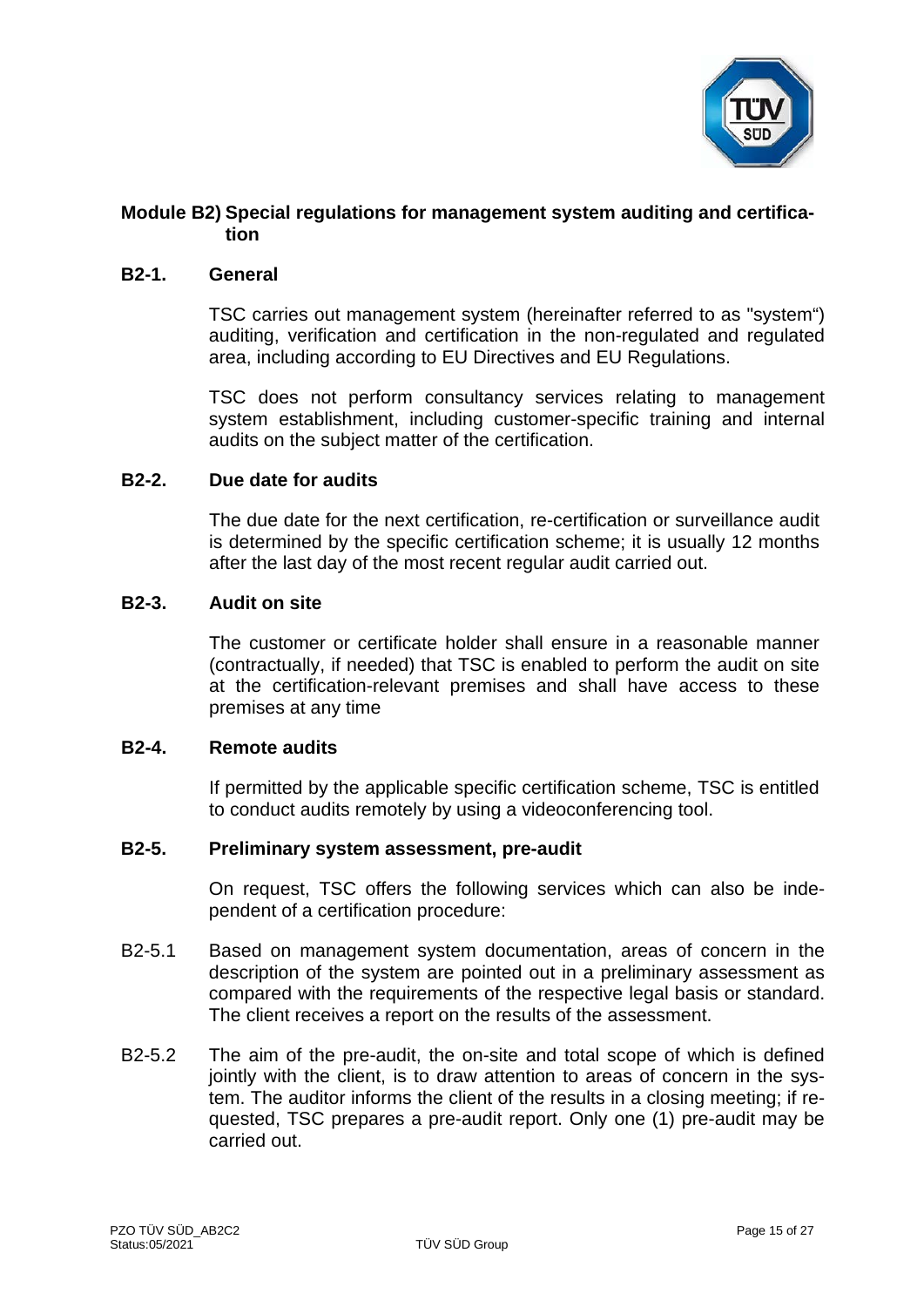

B2-5.3 Pre-audits are not allowed for TUV SUD South Asia under any standards as per NABCB. If pre-assessment is conducted in any means, such clients cannot certified for next 2 years from the date of pre-audit.

## **B2-6. Certification procedure**

## B2-6.1 Preparation for certification audit

After the client has accepted in text form the quotation submitted by TSC, the client appoints an Audit Representative, who is responsible for the certification procedure; TSC informs the client of the auditors assigned (audit team or lead auditor). Requirements outlined in the applicable standards and regulations pertaining to unauthorized consultancy on the part of auditors are observed.

In order to ensure an independent audit, the selection of the audit team is solely up to TSC. The decision in each individual case will be based on several factors such as availability, qualification, impartiality, etc.

In addition and in as far as there are no conflicting legal regulations, e. g. regulations under the data privacy law, clients can request appropriate background information on each member of the audit team.

## B2-6.2 Certification audit

The client shall ensure that appropriate staff members are available to answer questions; clients grant auditors access to the respective units of the company and allow them to review all system-relevant records.

B2-6.2.1 Review and evaluation of management system documents / stage 1 audit

Clients shall provide the Certification Body with all requested management system documentation concerning their systems (manual and, if necessary, further documents such as documented procedures, work test instructions, records, etc.) for review and assessment of compliance with the applicable Directives, Regulations and Standards. If the system is already certified by another body to the same or an appropriate standard then the client shall include a copy of the certificate with any scoping information, and details of the findings of the previous audit.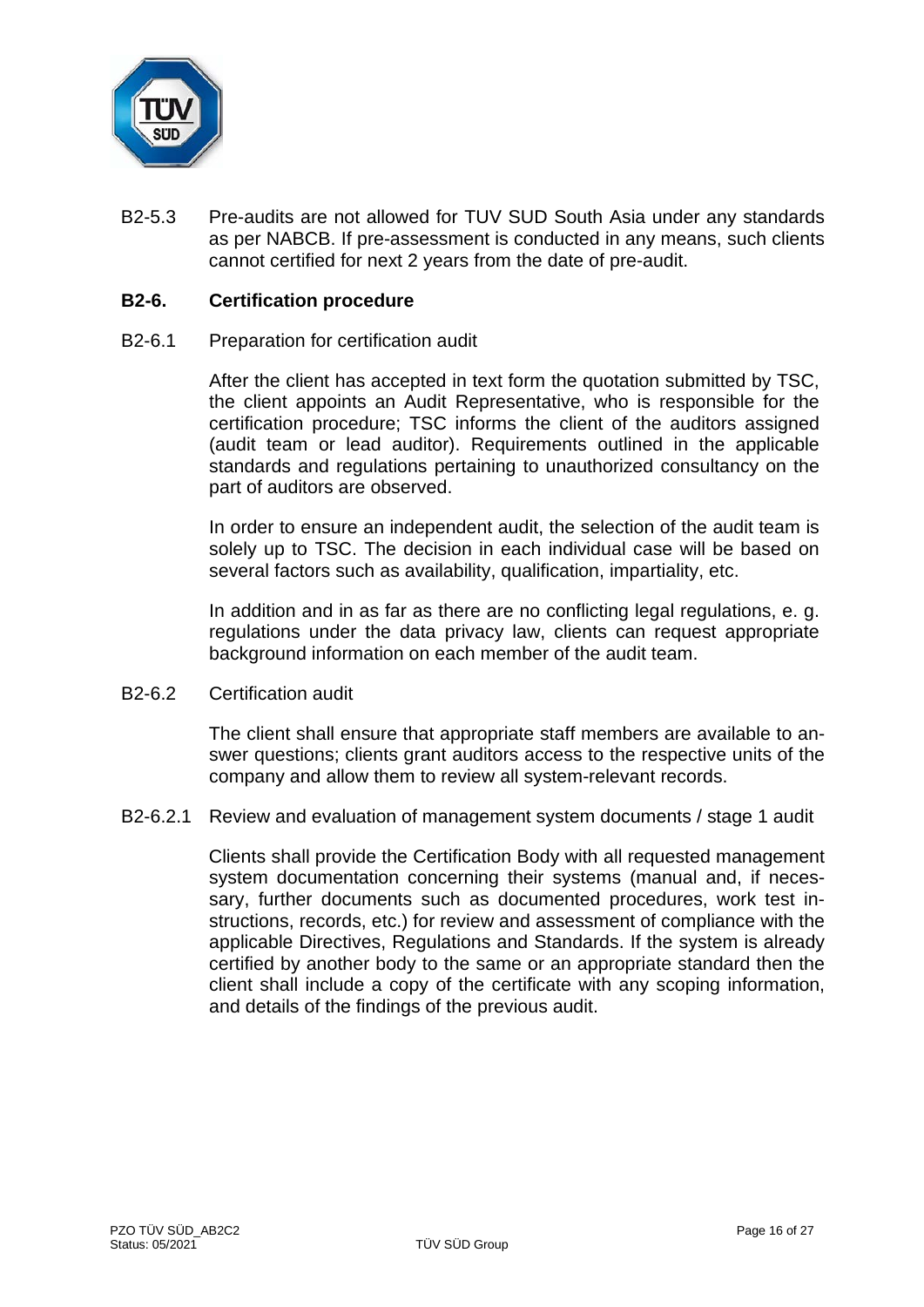

The Certification Body shall

- review the management system documentation,
- determine readiness for the stage 2 audit,
- review key performance or significant aspects regarding the scope and operation of the management system,
- collect necessary information regarding the scope and the related statutory and regulatory requirements of the client's operation,
- plan the certification (stage 2) audit, including confirmation of audit team requirements,
- check whether internal audits and management review are being performed and that the level of implementation substantiates the client's readinessfor the stage 2 audit.

Based on the results of the stage 1 audit, the Certification Body assesses whether the level of management system implementation is sufficient for conducting a stage 2 audit and plans the process and priorities of the stage 2 audit. The details of the stage 2 audit will be agreed with the client.

Where required by court order or other authorized bodies (e.g. regulatory authorities, accreditation body or certification scheme owner), TSC may request product samples in order to verify the implementation of the management system. Additional costs related to such additional testing shall be paid by the client.

The Certification Body documents the findings of the stage 1 audit and notifies the client thereof, including information about identified areas of concern which may be classified as nonconformities in the stage 2 audit.

The interval agreed between the stage 1 and stage 2 audit, will give the client sufficient time to eliminate any identified areas of concern (weaknesses).

B2-6.2.2 On-site certification audit / stage 2 audit

Prior to the stage 2 audit TSC shall provide the client with an audit plan, which has been agreed with the client. During the audit, clients demonstrate practical implementation of their documented procedures, while the auditors check and evaluate system effectiveness on the basis of the agreed legal provisions, standards or other criteria.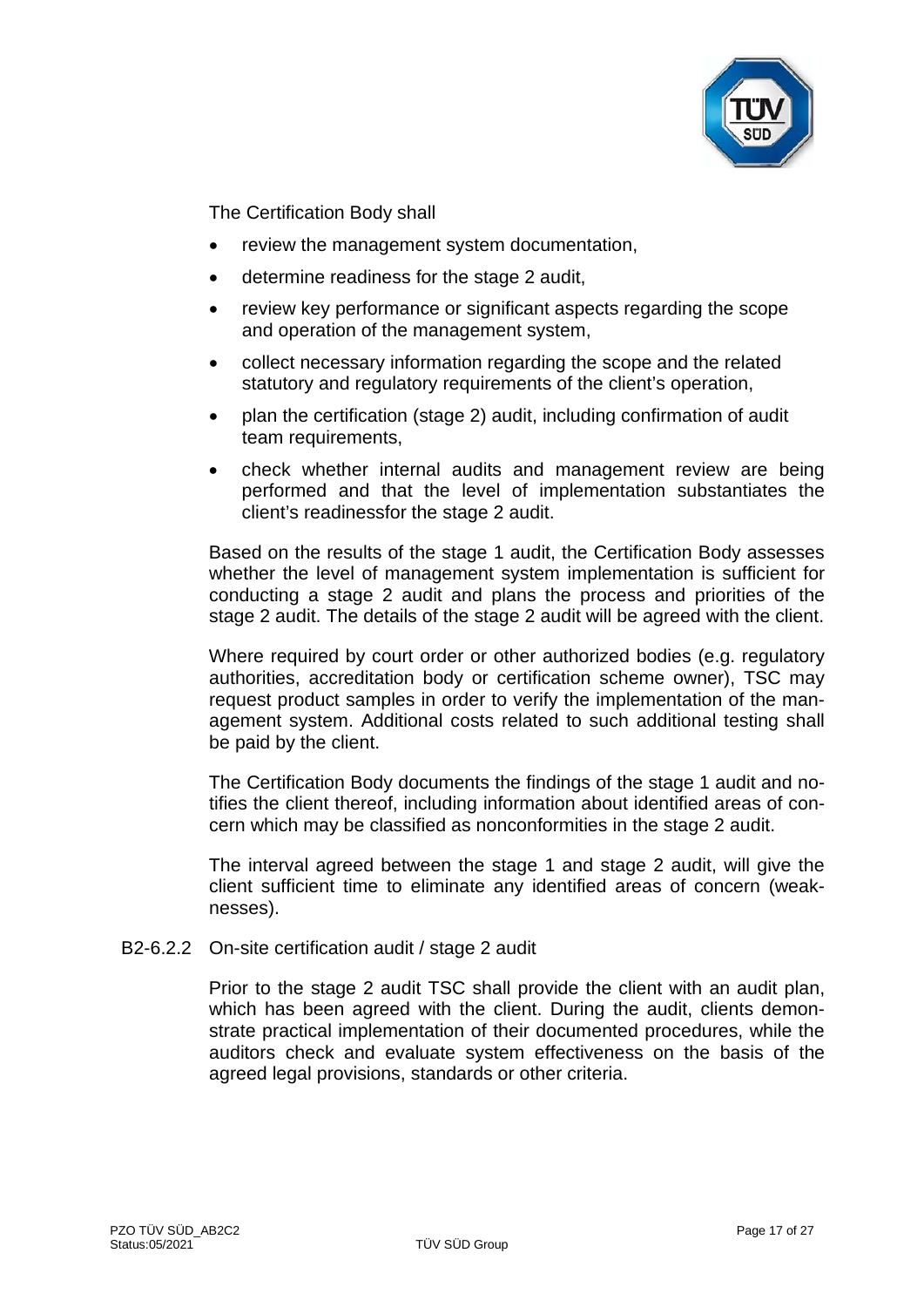

## B2-6.3 Certification

If all requirements of the applicable standard(s) are satisfied and all legal and official regulations observed, the Certification Body will issue a certificate, generally with a three (3)-year period of validity from the date of the certification decision, unless specific directives/schemes, regulations, standards or individual arrangement in the certification contract require other periods of validity.

## B2-6.4 Surveillance audit

Surveillance audits are conducted regularly (in general annually) during the validity period of a certificate and serve to verify the continued compliance with certification requirements (see above B2-2.).

For the preparation of the surveillance audit, the required documents, e.g the valid management manual and a list of all effected amendments shall be submitted to the Certification Body upon request. In the surveillance audit, the auditor checks selected management system elements/ processes to ensure that the management system continues to fulfill the requirements. The auditor will prepare a report.

B2-6.5 Specific surveillance audits

If required by the specific certification scheme or in reasonable specific cases, TSC shall be entitled to conduct short-term or unannounced audits at the expense of the certificate holder. These audits do not compensate a regular surveillance audit according to B2-6.4.

B2-6.6 Further surveillance activities

Further surveillance activities may include:

- Enquiries regarding certification aspects addressed by the Certification Body to certified clients,
- Assessment of client information about their operations (e.g. advertising materials, web pages),
- Requests addressed to clients to provide documents and records (hard copies or electronic media), and
- Other means of monitoring the performance of the certified client.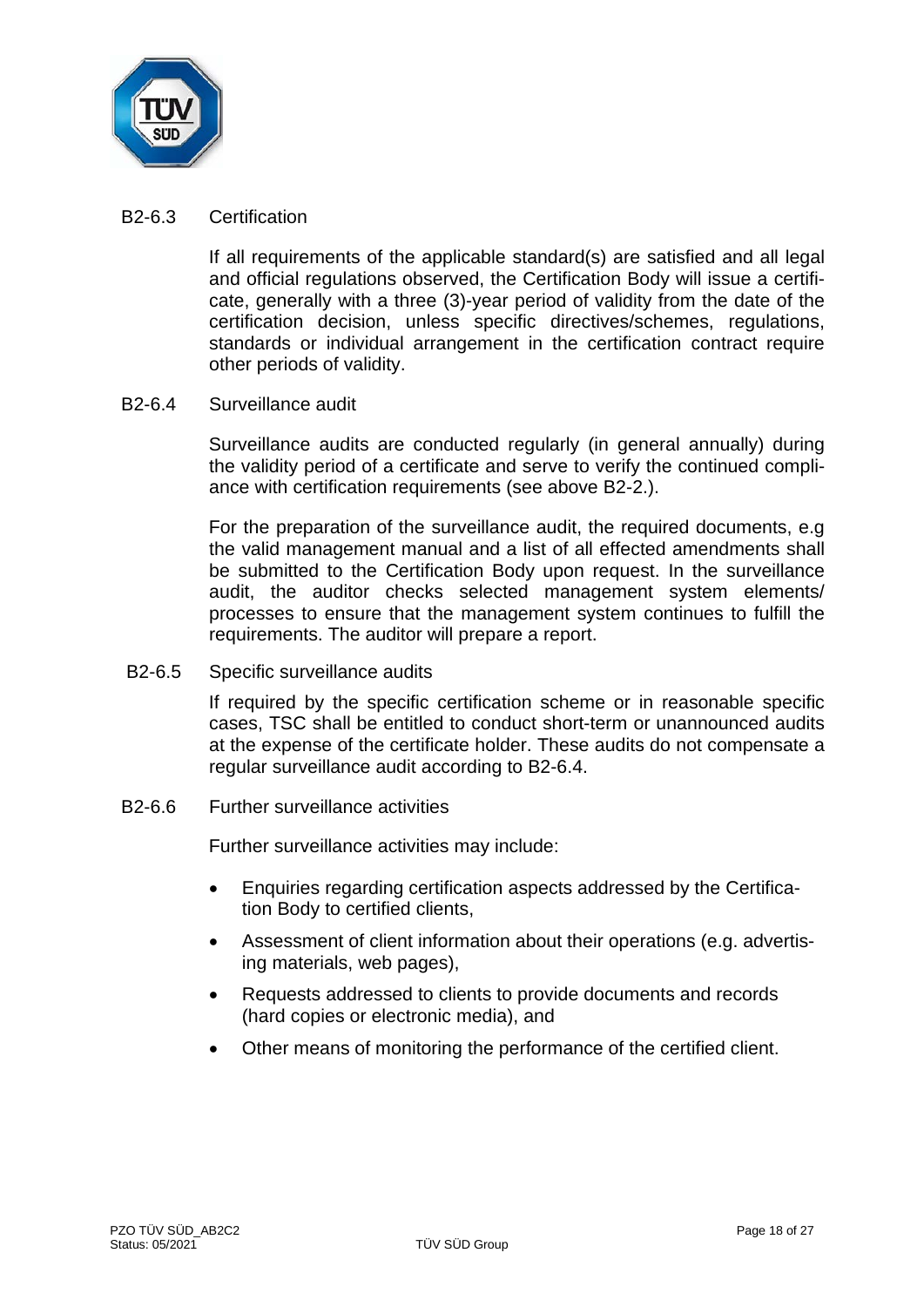

## B2-6.7 Re-certification audit

Re-certification audits are carried out well in advance of certificate expiry to maintain the certification. If such a re-certification audit has been carried out successfully, a renewal certificate may be issued. Re-certification audits check overall system effectiveness by means of random sampling. To prepare for the audit, the valid management manual and all major amendments effected must be submitted to the auditor/audit team. In cases involving significant changes to the system, a stage 1 audit may first be required.

## B2-6.8 Nonconformities

After audit completion, TSC informs the client of the audit result in a closing meeting and an audit report. Nonconformity reports are countersigned by the Audit Representative. The client will document the required correction and corrective action. In the case of nonconformities one (1) re-audit is possible; the costs being based on the time needed. This includes any necessary verification of corrective actions documented in the nonconformity report.

If during the audit nonconformities become evident that are so serious that certificate award appears unrealistic even after reasonable corrective action, TSC informs the client of the termination of the certification audit and recommends that the audit should be continued as a pre-audit. In such cases, TSC will charge the costs incurred up to audit termination (including report).

# **B2-7. Supplementary contractual terms**

B2-7.1 The certificate holder is obliged to ensure that the use of the certificate or certification mark is according to the regulations of the TCR. The TSC is entitled to control the use.

> The Certification Body reviews and evaluates complaints by third parties, issues causing concern or changes in the client's organization that comes to its knowledge. It informs the certificate holder of substantial changes to the certification and surveillance procedure.

B2-7.2 The client shall satisfy all requirements pertaining to certification and supply all information required for auditing.

> Certificate holders shall inform the Certification Body immediately, but at the latest within one (1) month in text form of all relevant changes in their systems and about any modifications in company structure/organization that affect the compliance of the management system, or any other significant events affecting compliance with the requirements for certification.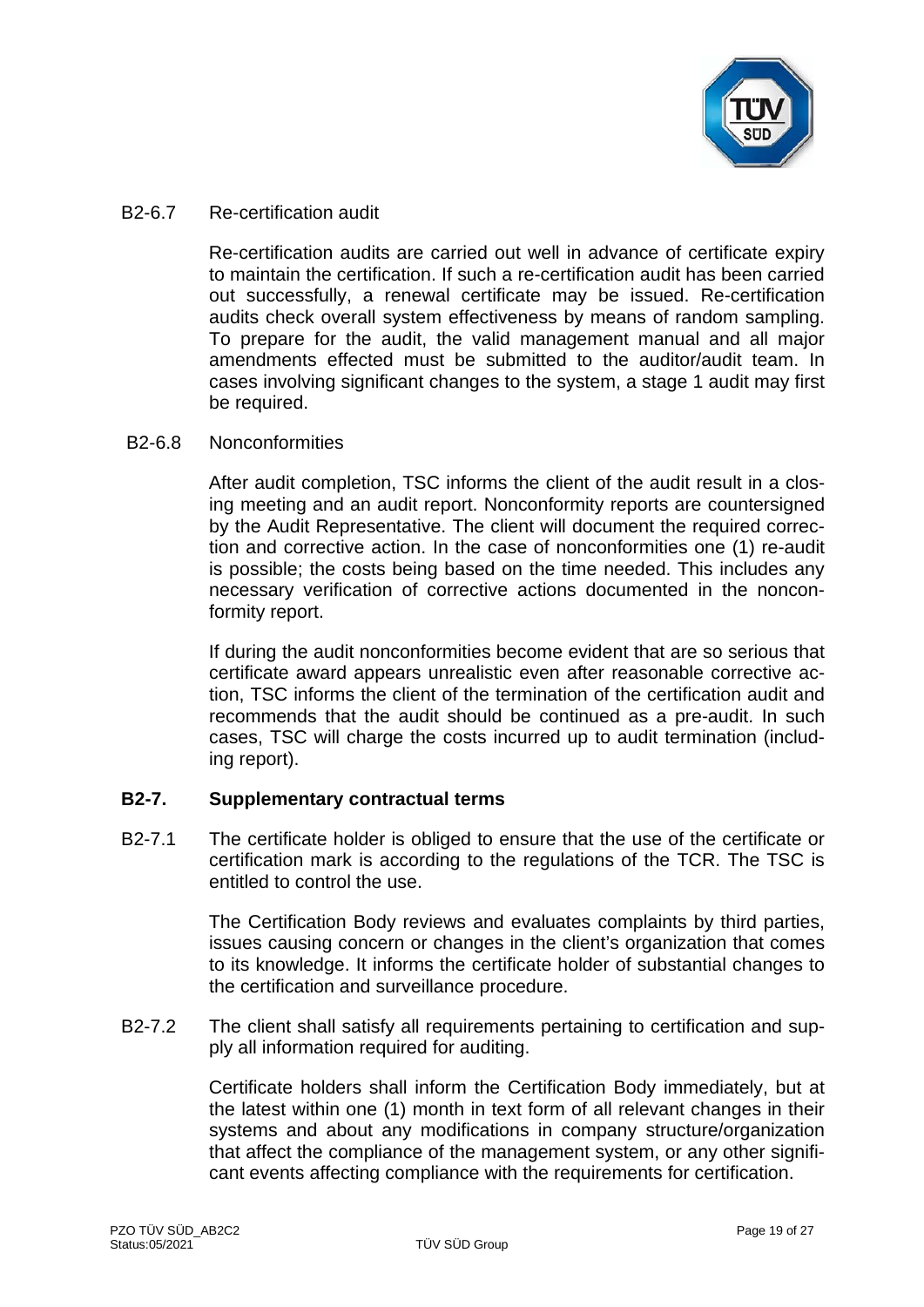

These changes may include but are not limited to:

- legal or organizational status,
- commercial status or ownership,
- organization and/or management (including individual changes in key personnel),
- contact address and the addresses of sites,
- scope of operations under the certified management system, and
- significant changes to the management system and processes including planned changes if requested by the Certification Body or scheme.

In addition, certificate holders shall document internal and external complaints relating to their management systems as well as implemented corrective action and provide such information during the audit.

Despite the fact that TSC normally informs the certificate holder of due surveillance/re-certification audits, it is also the responsibility of the certificate holders to request such audits at least three (3) months before they become due within the 12-month-cycle in order to maintain the validity of a certificate.

- B2-7.3 Changes in the standards, underlying codes of practise or other regulations shall apply as binding – under consideration of transition periods.
- B2-7.4 Integrated management systems must allow specific aspects of individual systems to be identified.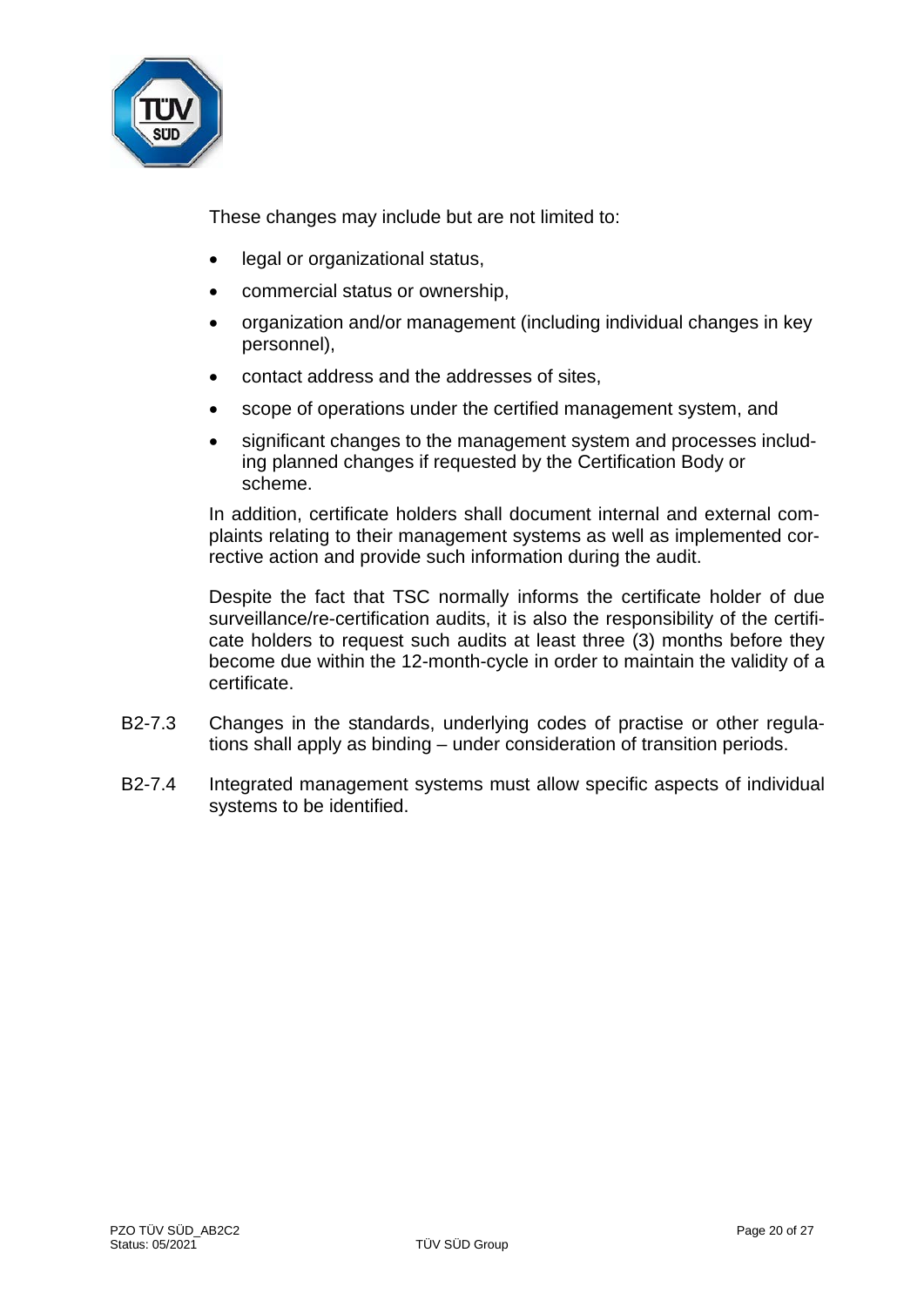

# **Module C2) Special regulations for auditing and certification by TÜV SÜD Management Service GmbH (TÜV SÜD MS)**

(These terms and conditions supplement or amend modules A and B as follows:)

## **C2 -> B2 Modules B2 (if necessary B1), A**

The following modules of the Testing and Certification Regulation applies to the services of the TÜV SÜD MS. In case of contradictions the following order applies:

- Module C2 Special regulations for auditing, certification, and verification by TÜV SÜD MS
- Module B2 Special regulations for management system auditing and certification and, in the case of product certification, additionally Module B1 - Special regulations for product testing and certification
- Modul A Allgemeine Bedingungen
- C2-1. Additional special regulations apply to:

## C2-1.1 VDA 6.x

The requirements specified in VDA Volume 6 are mandatory for the certificate holder/client and the Certification Body/TÜV SÜD MS.

The mandatory accompanying documents are published on the following website: [www.vda-qmc.de.](http://www.vda-qmc.de/)

## C2-1.2 IATF 16949

The requirements specified in "Automotive certification scheme for technical specification ISO/TS 16949" are mandatory for the certificate holder/client and the Certification Body/TÜV SÜD MS.

The mandatory accompanying documents are published on the following website: [www.iatfglobaloversight.org](http://www.iatfglobaloversight.org/)

#### C2-1.3 ISO standards

The requirements specified by the International Accreditation Forum (IAF) and the Deutsche Akkreditierungsstelle (DAkkS) are mandatory for the certificate holder/client and the Certification Body/TÜV SÜD MS.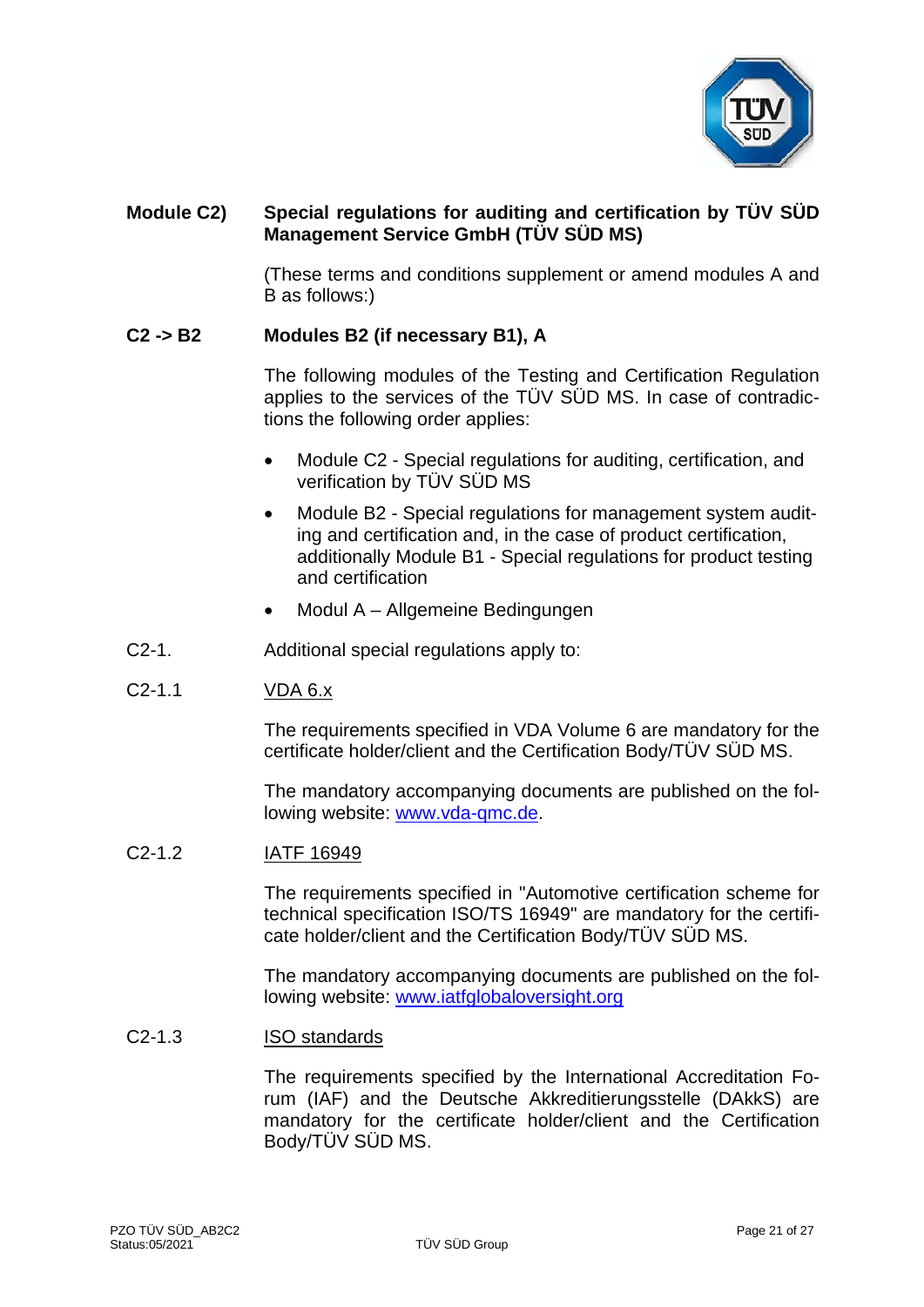

The mandatory accompanying documents are published on the following websites: [www.iaf.nu/articles/Mandatory\\_Documents\\_/38](http://www.iaf.nu/articles/Mandatory_Documents_/38) und [www.dakks.de/doc\\_zm.](http://www.dakks.de/doc_zm)

# C2-1.4 ISO 22000

The requirements specified in ISO/TS 22003 bzw. ISO 22003 "Food safety management systems – Requirements for bodies providing audit and certification of food safety management systems" are mandatory for the certificate holder/client and the Certification Body/TÜV SÜD MS.

The mandatory accompanying documents are published on the following website: [www.iso.org.](http://www.iso.org/)

## C2-1.5 IFS International Featured Standards (including but not limited to IFS Food, IFS Logistics), IFS Broker, IFS-C&C/Wholesale

The requirements specified by IFS Management GmbH are mandatory for the certificate holder/client and the Certification Body/TÜV SÜD MS.

The mandatory accompanying documents are published on the following website: [www.ifs-certification.com](http://www.ifs-certification.com/)

The following applies, among others:

- IFS Management GmbH is irrevocably authorized to make information about successfully completed certification procedures - without detailed results - available to food trading companies via its online database.
- The certificate holder/client decides at his own discretion whether detailed results of successfully completed certification procedures and/or information about unsuccessfully completed procedures and/or their detailed results will also be made available via the IFS online database.

# C2-1.6 GMP+-Standard

The requirements specified in the standard GMP+ are mandatory for the certificate holder/client and the Certification Body/TÜV SÜD MS.

The mandatory accompanying documents are published on the following website: [www.gmpplus.org.](http://www.gmpplus.org/)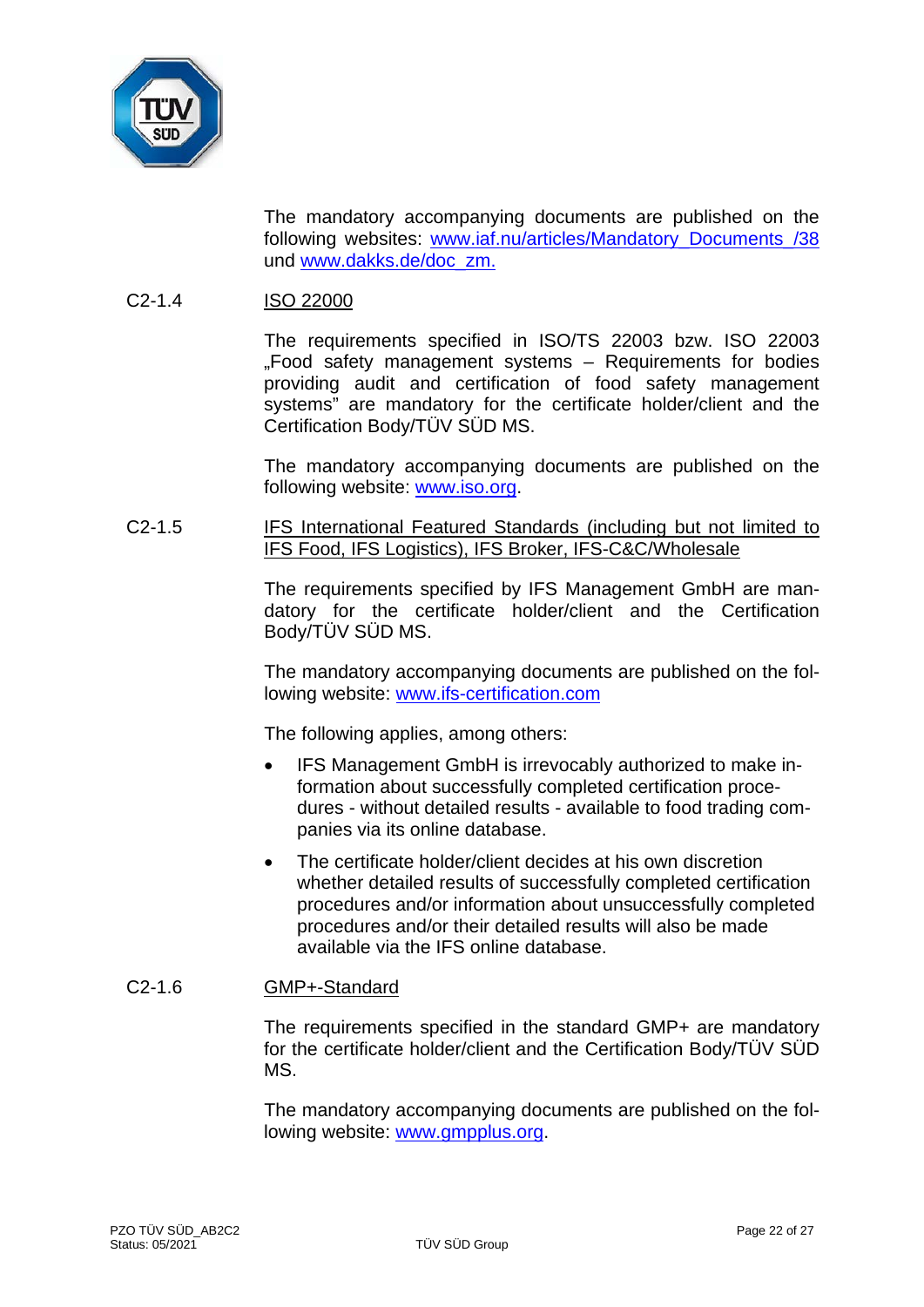

## C2-1.7 QS-Standard

The requirements specified by QS Qualität und Sicherheit GmbH are mandatory for the certificate holder/client and the Certification Body/TÜV SÜD MS.

The mandatory accompanying documents are published on the following website: [www.q-s.de.](http://www.q-s.de/)

#### C2-1.8 Geprüfte Qualität Bayern (GQB)

The requirements specified in the standard GQB are mandatory for the certificate holder/client and the Certification Body/TÜV SÜD MS.

The mandatory accompanying documents are published on the following website: [www.gq-bayern.de.](http://www.gq-bayern.de/)

## C2-1.9 BRC Global Standards (including but not limited to BRCGS Food safety, BRCGS Packaging Materials, BRCGS Agents & Brokers)

The requirements specified in the BRC standads are mandatory for the certificate holder/client and the Certification Body/TÜV SÜD MS.

The mandatory accompanying documents are published on the following website: [www.brcgsbookshop.com.](http://www.brcgsbookshop.com/)

## C2-1.10 FSSC 22000 (Food Safety System Certification)

The requirements specified in the standard FSSC 22000 are mandatory for the certificate holder/client and the Certification Body/TÜV SÜD MS.

The mandatory accompanying documents are published on the following website: [www.fssc22000.com.](http://www.fssc22000.com/)

## C2-1.11 Quality and Safety System für Specialty Feed Ingredients (FAMI-QS)

The requirements specified in the standard FAMI-QS are mandatory for the certificate holde/ client and the Certification Body/TÜV SÜD MS.

The mandatory accompanying documents are published on the following website: [www.fami-qs.org/.](http://www.fami-qs.org/)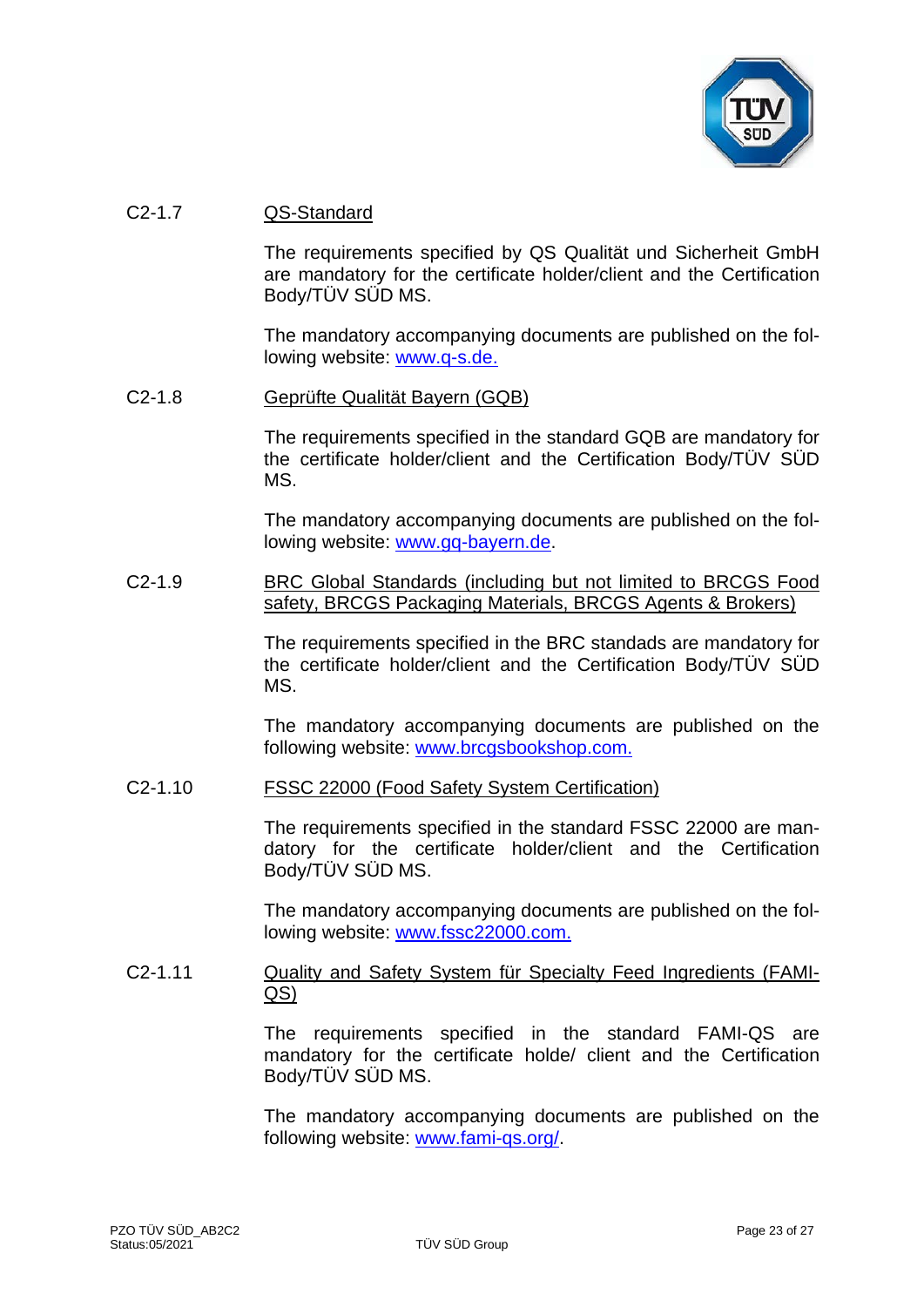

# $C2-1.12 - D A-1.6 / B2-6.6$

## Additional regulations on audits for food / feed standards (especially for the standards according to C2-1.4 to C2-1.11)

The auditors may be accompanied during the audit by employees or designated auditors of the Certification Body/TÜV SÜD MS and/or the certification scheme owner for training, assessment and similar purposes.

In addition to witness audits (see A-1.6) and special surveillance audits (see B2-3.5), other audits may be required by the certification scheme or in a certification scheme specific Integrity Program, for example unannounced surveillance audits by the certification scheme owner in case of complaints.

Further, is mandatory:

## FAMI-QS - Obligation to perform unannounced audits

Unannounced audits are mandatory within each 3-year-cycle. If participation in an unannounced audit is refused, the Certification Body is obliged to suspend the certificate immediately. If the unannounced audit cannot be conducted within the following six months, the certificate shall be withdrawn. The costs for the unannounced audit shall be borne by the certificate holder/client even if the audit is denied.

C2-1.13 -> A-3 Use of the logo of certification scheme owner of the food / feed standards (especially the standards according to C2-1.4 to C2-<br>1.11)

> If the respective certification scheme owner explicitly allows the use of its logo, the certificate holder/client shall inform itself about the requirements for logo use and comply with them.

## $C2-1.14 - B2-7.2$

Obligation of certificate holder / clients of food/feed standards (especially the standards according to C2-1.4 to C2-1.11)

In addition to the duties to provide information pursuant to B2-4.2 TCR, a certificate holder/client is obliged to inform the Certification Body/ TÜV SÜD MS immediately, within three days at the latest, via e-mail to MS-FoodAlarm@tuvsud.com of any circumstances which may affect the validity of a certification. Such circumstances may include, in particular, product recalls and/or official or court proceedings relating to product safety or other legal issues.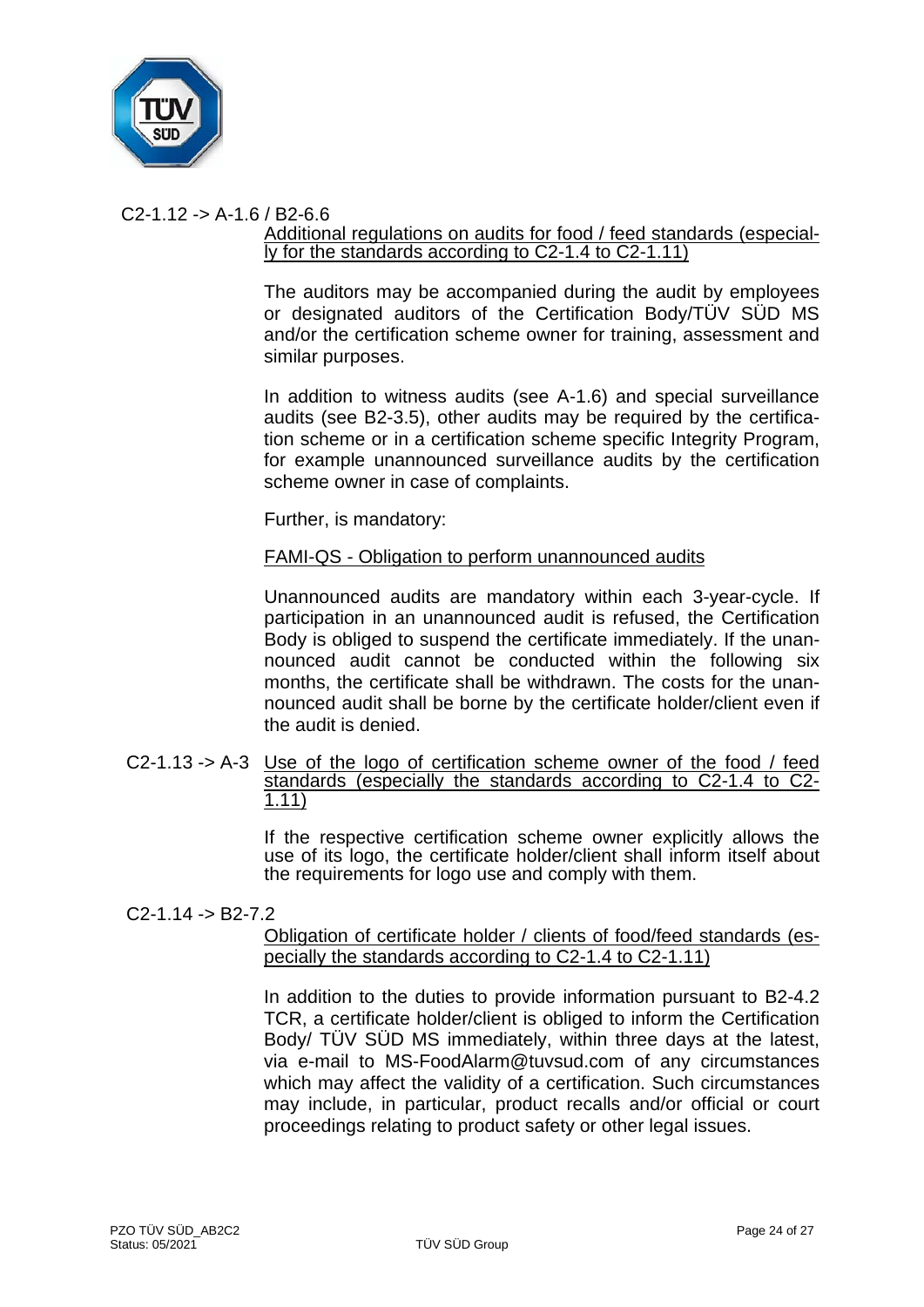

Further, is mandatory:

## GMP+ EWS alert

In the case of signals or perceived facts that a feed has a negative effect on the feed – and/or food safety, such as an exceeding of the maximum permitted level(s) of undesirable substances in feed or other nonconformities or irregularities related to feed safety aspects, not controlled by the participant, which could have consequences for other companies the certificate holder/client is obliged to send within 12 hours of confirmation of the contamination an EWS (Early Warning System) notification to the Certification Body/TÜV SÜD MS (via e-mail to FoodAlarm@tuvsud.com) and to GMP+ International (via the EWS notification form on the website [www.gmpplus.org](http://www.gmpplus.org/) or via e-mail to [ews@gmpplus.org\)](mailto:ews@gmpplus.org).

## FAMI-QS Feed Safety Incident Procedure

In the event of a feed safety incident or the suspicion of such an incident, the certificate holder/client is obliged to inform the FAMI-QS Secretariat via email to [notification@fami-qs.org](mailto:notification@fami-qs.org) in addition to the Certification Body/TÜV SÜD MS using the notification form provided for this purpose.

# C2-1.15 Information transfer to/by certification scheme owners of food/feed standards (especially standards according to C2-1.4 to C2-1.11)

The Certification Body/TÜV SÜD MS is entitled to submit all relevant certification information, including audit reports outlining the results, to the certification scheme owner.

The certification scheme owner is entitled to disclose selected certification information on its website or in a portal, such as the name of the certificate holder/ client and the certification status.

The certification scheme owner is also entitled to disclose selected certification information if this is mandatory for the recognition of its standard by a third party, for example by the Deutsche Akkreditierungsstelle (DAkkS) or by the Global Food Safety Initiative (GFSI, mygfsi.com).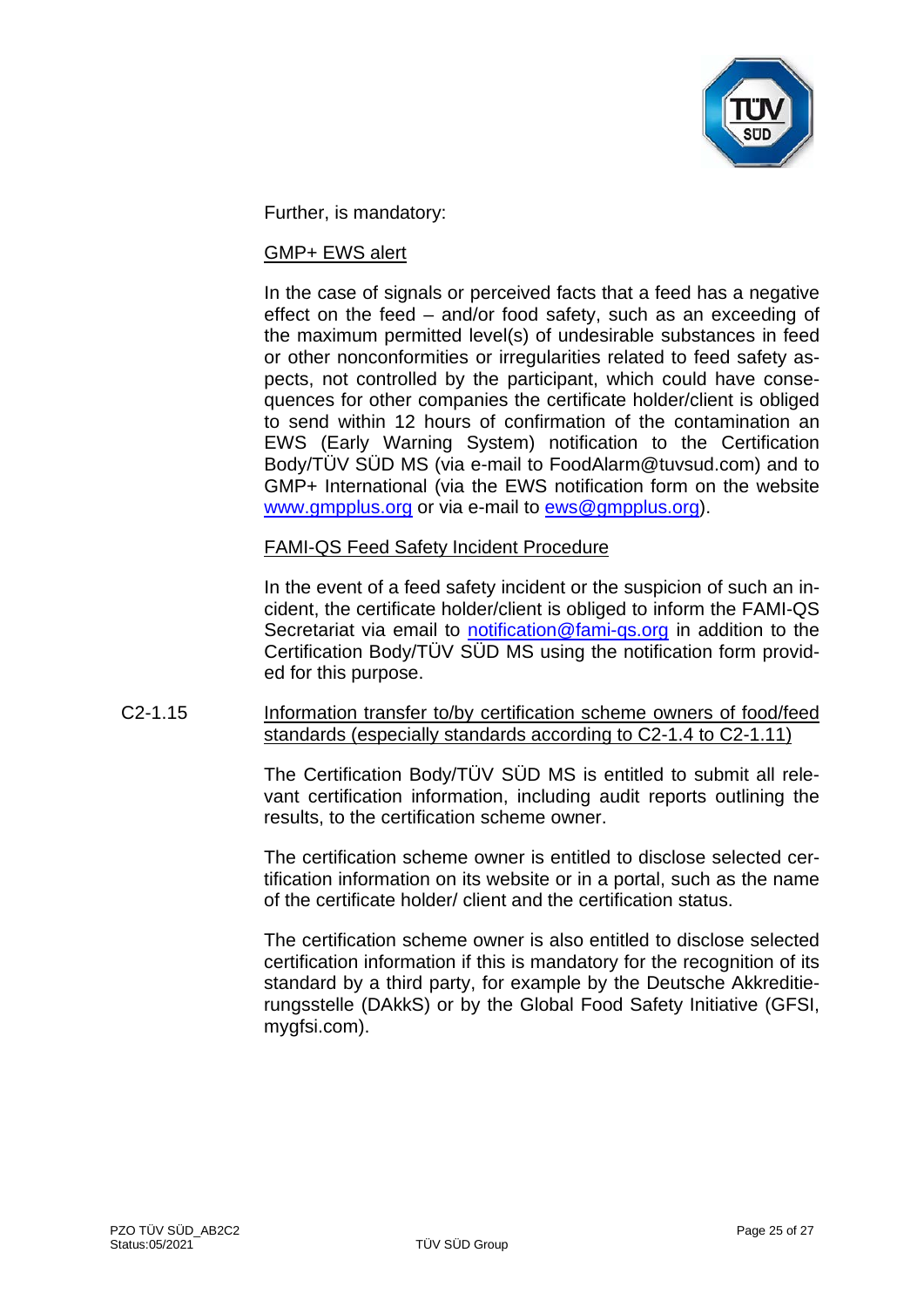

C2-1.16 Assessment of the fulfilment of relevant licensing requirements in terms of the Framework Directive VO (EU) 2018/858, 167/2013 und 168/2013 as well as the UN/ECE Convention of 1958 and the German Road Traffic Licensing Regulation (Straßenverkehrs-Zulassungs-Ordnung, StVZO) as part of the type approval procedure at the German Federal Motor Transport Authority (Kraftfahrtbundesamt, KBA)

> The requirements specified by KBA are mandatory for the holders of KBA confirmations/clients and the TÜV SÜD MS. The mandatory accompanying documents are published on the following website: [www.kba.de.](http://www.kba.de/)

The following applies, among others:

- KBA confirmations will be issued only if the client provides evidence of a valid quality management certificate (e.g. DIN EN ISO 9001, IATF 16949).
- TÜV SÜD MS is entitled to publish the names of the holders of KBA confirmations.
- In the case of assessment procedures in accordance with the above-mentioned guidelines and verification procedures, TÜV SÜD MS shall inform the KBA of the issue, suspension, revocation, withdrawal and expiry of KBA confirmations and/or verification confirmations.
- TÜV SÜD MS shall immediately inform the KBA in the following situations, among others
	- o major nonconformities with respect to approval relevant requirements in the audited organization, if the organization does not immediately and effectively implement adequate corrective actions and corrective measures
	- o final refusal of a KBA confirmation and/or verification confirmation
	- o Invalidation, restriction, or suspension of the KBA confirmation and/or verification confirmation
- TÜV SÜD MS shall inform the KBA of all clients, stating the type of procedure and a limitation period.